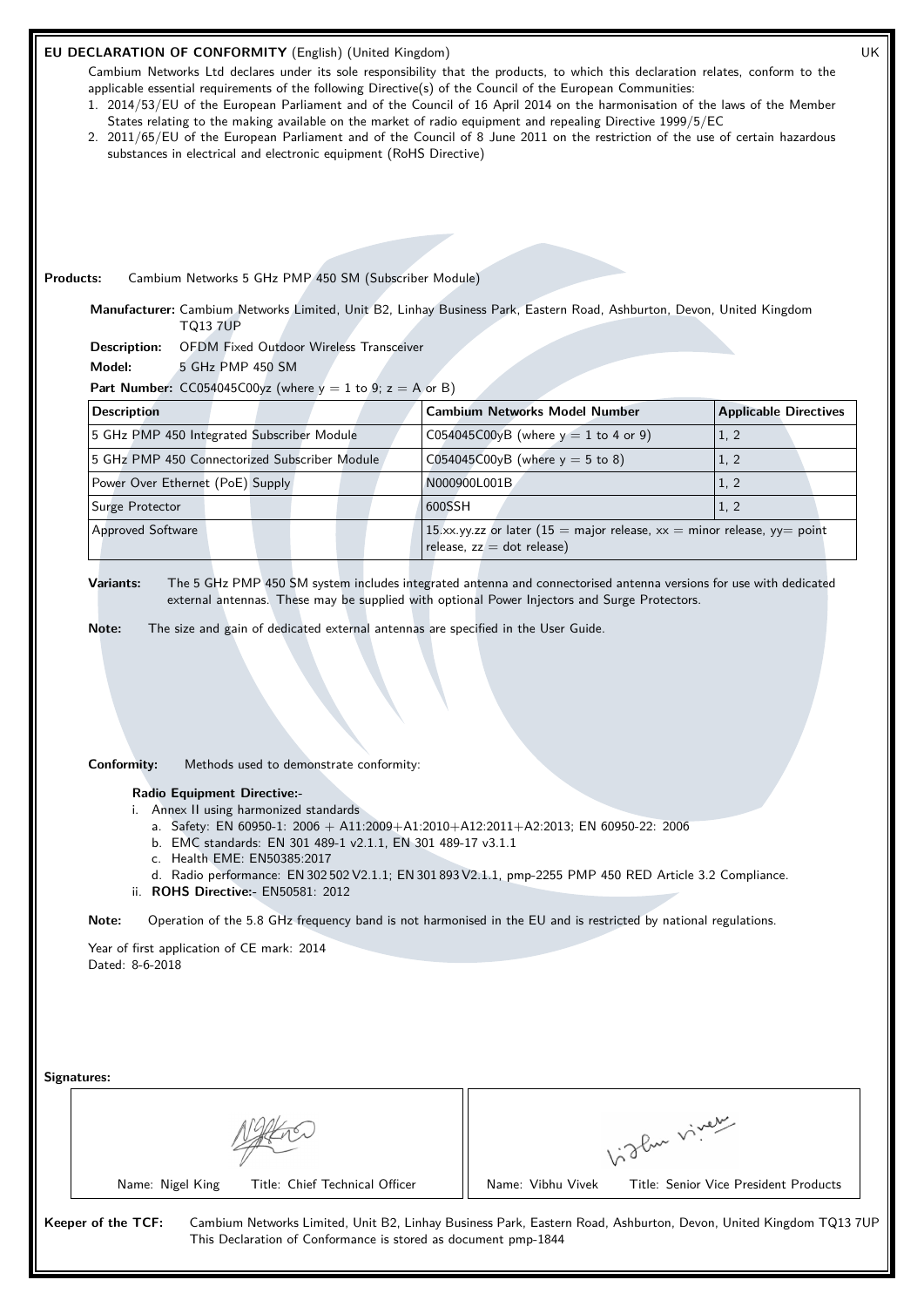## **EU IZJAVA O SUKLADNOSTI** (Hrvatska) (Croatia) HR

Cambium Networks Ltd izjavljuje pod isključivom odgovornošću da se proizvodi na koje se odnosi ova izjava u skladu s važećim bitnim zahtjevima sljedeće Direktive Vijeća Europskih zajednica:

- 1. 2014/53/EU Europskog parlamenta i Vijeća od 16. travnja 2014. o usklađivanju zakona država članica o stavljanju na raspolaganje na tržištu radio uređaja i ukidanju Direktive 1999/5/EC
- 2. 2011/65/EU Europskog parlamenta i Vijeća od 8. lipnja 2011. o ograničenju uporabe određenih opasnih tvari u električnoj i elektroničkoj opremi (RoHS Directive)

**Proizvodi:** Cambium Networks 5 GHz PMP 450 SM (Subscriber Module)

**Proizvođač:** Cambium Networks Limited, Unit B2, Linhay Business Park, Eastern Road, Ashburton, Devon, United Kingdom TQ13 7UP

**Opis:** OFDM Fixed Outdoor bežični primopredajnik

**Model:** 5 GHz PMP 450 SM

**Brojevi dijelova:**  $CC054045C00yz$  (where  $y = 1$  to 9;  $z = A$  or B)

| Opis                                          | Cambium Networks Broj modela                                                                              | <b>Primjenjive smjernice</b> |
|-----------------------------------------------|-----------------------------------------------------------------------------------------------------------|------------------------------|
| 5 GHz PMP 450 Integrated Subscriber Module    | C054045C00yB (where $y = 1$ to 4 or 9)                                                                    | 1, 2                         |
| 5 GHz PMP 450 Connectorized Subscriber Module | C054045C00yB (where $y = 5$ to 8)                                                                         | 1, 2                         |
| Power Over Ethernet (PoE) Supply              | N000900L001B                                                                                              | 1, 2                         |
| Surge Protector                               | 1600SSH                                                                                                   | 1, 2                         |
| <b>Approved Software</b>                      | 15.xx.yy.zz or later (15 = major release, $xx$ = minor release, yy= point<br>release, $zz = dot$ release) |                              |

**Varijante:** 5 GHz PMP 450 SM sustav uključuje integrirane antene i konektirane antene verzije za uporabu s namjenskim vanjskim antenama. One mogu biti isporučene s dodatnim Power Injectors i Surge Protectors.

**Bilješka:** PMP 450i sustav uključuje integrirane antene i konektirane antene verzije za uporabu s Dedicated External antennama kako je navedeno u korisničkom priručniku.

**Konformizam:** Metode koje se koriste za dokazivanje sukladnosti:

**Direktiva o radijskoj opremi:-**

i. Prilog II. Primjenjujući usklađene norme

- a. Sigurnosni: EN 60950-1: 2006 + A11:2009+A1:2010+A12:2011+A2:2013; EN 60950-22: 2006
- b. EMC standardi: EN 301 489-1 v2.1.1, EN 301 489-17 v3.1.1
- c. Zdravlje EME: EN50385:2017
- d. Radio izvedba: EN 302 502 V2.1.1; EN 301 893 V2.1.1, pmp-2255 PMP 450 RED Article 3.2 Compliance.
- ii. **ROHS smjernica:-** EN50581: 2012

**Napomena:** Rad frekvencije 5.8 GHz nije usklađen u EU i ograničen je nacionalnim propisima.

Godina prve primjene oznake CE: 2014 Datiran: 8-6-2018

| Potpisi: |              |                  |                                                              |                   |                                                                                                                  |
|----------|--------------|------------------|--------------------------------------------------------------|-------------------|------------------------------------------------------------------------------------------------------------------|
|          |              |                  | 1. The viver                                                 |                   |                                                                                                                  |
|          |              | Name: Nigel King | Title: Chief Technical Officer                               | Name: Vibhu Vivek | Title: Senior Vice President Products                                                                            |
|          | Čuvar TCF-a: |                  | Ova Izjava o sukladnosti pohranjena je kao dokument pmp-1844 |                   | Cambium Networks Limited, Unit B2, Linhay Business Park, Eastern Road, Ashburton, Devon, United Kingdom TQ13 7UP |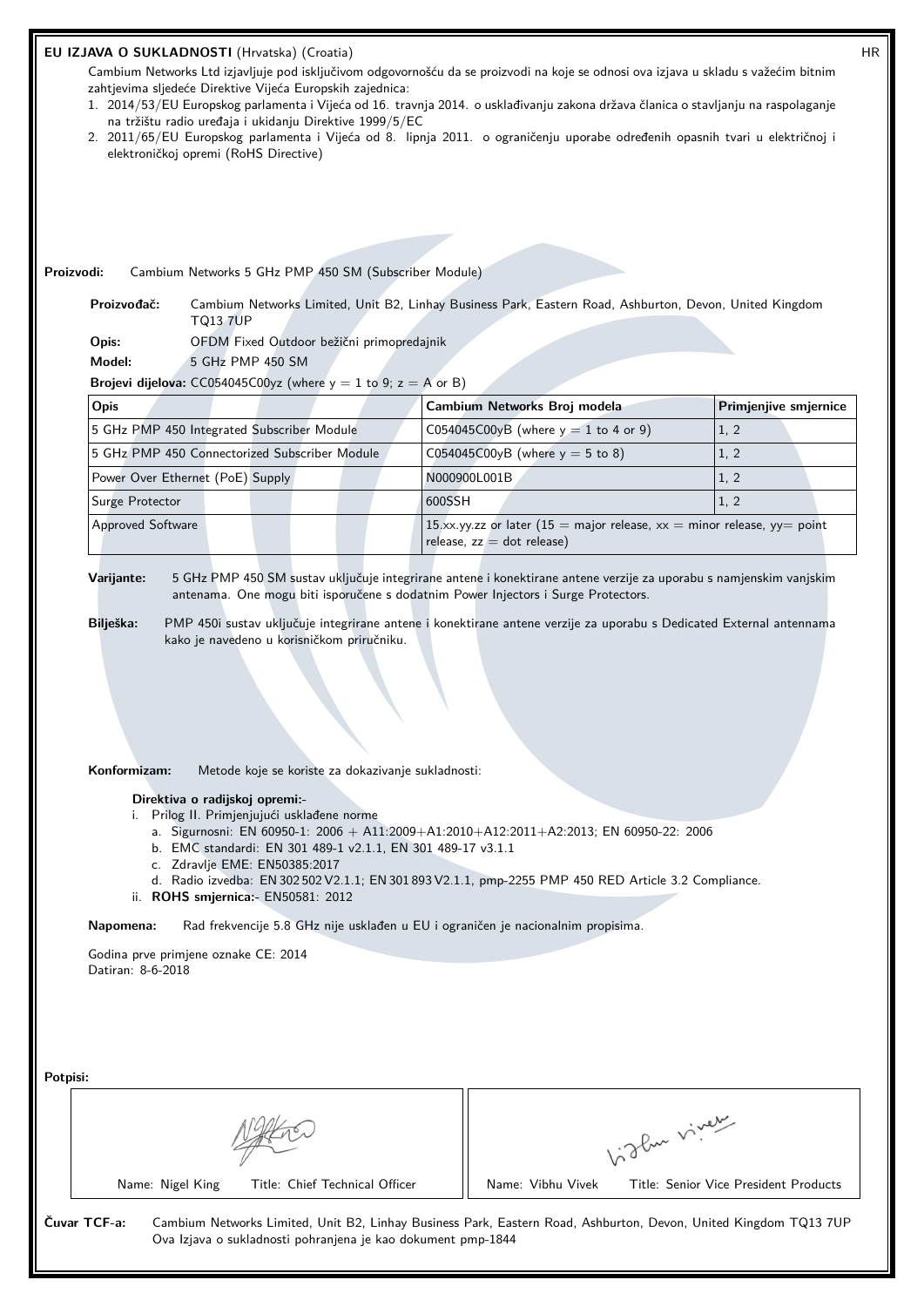|                               |                                                                                                          | EU PROHLÁŠENÍ O SHODĚ (Tjeck) (Czech Republic)<br>trh ao zrušení směrnice Evropského parlamentu a Rady 1999/5/EC | Cambium Networks Ltd prohlašuje na svou výhradní odpovědnost, že výrobky, na něž se toto prohlášení vztahuje, splňují platné<br>základní požadavky následující směrnice (směrnic) Rady Evropských společenství:<br>1. 2014/53/EU ze dne 16. dubna 2014 o harmonizaci právních předpisů členských států týkajících se uvádění rádiových zařízení na<br>2. 2011/65/EU Evropského parlamentu a Rady ze dne 8. června 2011 o omezení používání některých nebezpečných látek v elek-<br>trických a elektronických zařízeních (směrnice o omezení používání některých nebezpečných látek) |              |                 |  |
|-------------------------------|----------------------------------------------------------------------------------------------------------|------------------------------------------------------------------------------------------------------------------|-------------------------------------------------------------------------------------------------------------------------------------------------------------------------------------------------------------------------------------------------------------------------------------------------------------------------------------------------------------------------------------------------------------------------------------------------------------------------------------------------------------------------------------------------------------------------------------|--------------|-----------------|--|
|                               |                                                                                                          |                                                                                                                  |                                                                                                                                                                                                                                                                                                                                                                                                                                                                                                                                                                                     |              |                 |  |
| Produkt:<br>Výrobce:          |                                                                                                          | Cambium Networks 5 GHz PMP 450 SM (Subscriber Module)                                                            | Cambium Networks Limited, Unit B2, Linhay Business Park, Eastern Road, Ashburton, Devon, United Kingdom                                                                                                                                                                                                                                                                                                                                                                                                                                                                             |              |                 |  |
|                               | <b>TQ13 7UP</b>                                                                                          |                                                                                                                  |                                                                                                                                                                                                                                                                                                                                                                                                                                                                                                                                                                                     |              |                 |  |
| Popis:<br>Modelka:            | 5 GHz PMP 450 SM                                                                                         | OFDM pevný venkovní bezdrátový transceiver                                                                       |                                                                                                                                                                                                                                                                                                                                                                                                                                                                                                                                                                                     |              |                 |  |
|                               |                                                                                                          | <b>Čísla součástí:</b> CC054045C00yz (where $y = 1$ to 9; $z = A$ or B)                                          |                                                                                                                                                                                                                                                                                                                                                                                                                                                                                                                                                                                     |              |                 |  |
| <b>Popis</b>                  |                                                                                                          |                                                                                                                  | Cambium Networks Modelové číslo                                                                                                                                                                                                                                                                                                                                                                                                                                                                                                                                                     |              | Platné směrnice |  |
|                               | 5 GHz PMP 450 Integrated Subscriber Module                                                               |                                                                                                                  | C054045C00yB (where $y = 1$ to 4 or 9)                                                                                                                                                                                                                                                                                                                                                                                                                                                                                                                                              |              | 1, 2            |  |
|                               | 5 GHz PMP 450 Connectorized Subscriber Module                                                            |                                                                                                                  | C054045C00yB (where $y = 5$ to 8)                                                                                                                                                                                                                                                                                                                                                                                                                                                                                                                                                   |              | 1, 2            |  |
|                               | Power Over Ethernet (PoE) Supply                                                                         |                                                                                                                  | N000900L001B                                                                                                                                                                                                                                                                                                                                                                                                                                                                                                                                                                        |              | 1, 2            |  |
| Surge Protector               |                                                                                                          |                                                                                                                  | 600SSH                                                                                                                                                                                                                                                                                                                                                                                                                                                                                                                                                                              |              | 1, 2            |  |
| Approved Software             |                                                                                                          |                                                                                                                  | 15.xx.yy.zz or later (15 = major release, $xx$ = minor release, yy = point                                                                                                                                                                                                                                                                                                                                                                                                                                                                                                          |              |                 |  |
| Varianty:<br>Poznámka:        |                                                                                                          | anténami, jak je uvedeno v uživatelské příručce.                                                                 | release, $zz = dot$ release)<br>Systém 5 GHz PMP 450 SM zahrnuje integrovanou anténu a konektorovou verzi antény pro použití se speciálními<br>externími anténami. Mohou být dodávány s volitelnými výkonovými injektory a přepěťovými chrániči.<br>Systém PMP 450i zahrnuje verze integrované antény a konektorové antény pro použití s vyjímatelnými externími                                                                                                                                                                                                                    |              |                 |  |
| Souladu:                      | Metody používané k prokázání shody:<br><b>Radio Equipment Directive:-</b><br>c. Zdraví EME: EN50385:2017 | i. V příloze II za použití harmonizovaných norem                                                                 | a. Bezpečnost: EN 60950-1: 2006 + A11:2009+A1:2010+A12:2011+A2:2013; EN 60950-22: 2006<br>b. EMC standardy: EN 301 489-1 v2.1.1, EN 301 489-17 v3.1.1<br>d. Rádiový výkon: EN 302 502 V2.1.1; EN 301 893 V2.1.1, pmp-2255 PMP 450 RED Article 3.2 Compliance.                                                                                                                                                                                                                                                                                                                       |              |                 |  |
|                               | ii. Směrnice ROHS: - EN50581: 2012                                                                       |                                                                                                                  |                                                                                                                                                                                                                                                                                                                                                                                                                                                                                                                                                                                     |              |                 |  |
| Poznámka:<br>S daty: 8-6-2018 | Rok první aplikace značky CE: 2014                                                                       |                                                                                                                  | Provoz frekvenčního pásma 5,8 GHz není v EU harmonizován a je omezen vnitrostátními předpisy.                                                                                                                                                                                                                                                                                                                                                                                                                                                                                       |              |                 |  |
| Podpisy:                      |                                                                                                          |                                                                                                                  |                                                                                                                                                                                                                                                                                                                                                                                                                                                                                                                                                                                     |              |                 |  |
|                               |                                                                                                          |                                                                                                                  |                                                                                                                                                                                                                                                                                                                                                                                                                                                                                                                                                                                     | Vidley viney |                 |  |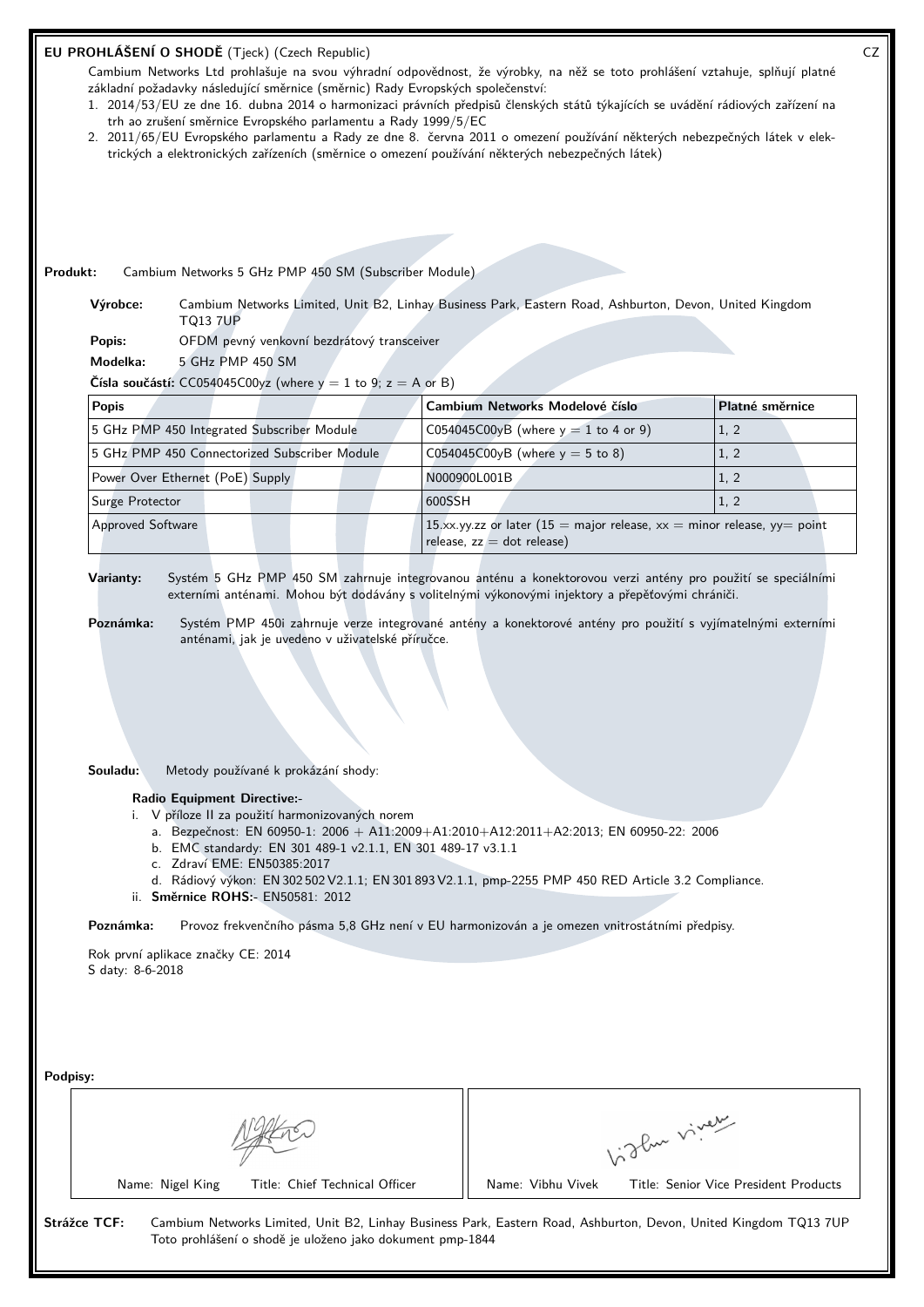## **EU-OVERENSSTEMMELSESERKLÆRING** (Dansk) (Denmark) DK

Cambium Networks Ltd erklærer på eget ansvar, at de produkter, som denne erklæring vedrører, overholder de gældende væsentlige krav i følgende direktiv (er) i Rådet for De Europæiske Fællesskaber:

- 1. 2014/53/EU Europa-Parlamentets og Rådets afgørelse af 16. april 2014 om harmonisering af medlemsstaternes lovgivning om markedsføring af radioudstyr og om ophævelse af direktiv 1999/5/EC
- 2. 2011/65/EU Europa-Parlamentets og Rådets afgørelse af 8. juni 2011 om begrænsning af anvendelsen af visse farlige stoffer i elektrisk og elektronisk udstyr (RoHS Directive)

**Produkter:** Cambium Networks 5 GHz PMP 450 SM (Subscriber Module)

**Fabrikant:** Cambium Networks Limited, Unit B2, Linhay Business Park, Eastern Road, Ashburton, Devon, United Kingdom TQ13 7UP

**Beskrivelse:** OFDM Fixed udendørs Trådløs transceiver

**Model:** 5 GHz PMP 450 SM

**Artikelnumre:**  $CC054045C00yz$  (where  $y = 1$  to 9;  $z = A$  or B)

| <b>Beskrivelse</b>                            | <b>Cambium Networks Model nummer</b>                                                                       | Gældende direktiver |
|-----------------------------------------------|------------------------------------------------------------------------------------------------------------|---------------------|
| 5 GHz PMP 450 Integrated Subscriber Module    | C054045C00yB (where $y = 1$ to 4 or 9)                                                                     | 1, 2                |
| 5 GHz PMP 450 Connectorized Subscriber Module | C054045C00yB (where $y = 5$ to 8)                                                                          | 1, 2                |
| Power Over Ethernet (PoE) Supply              | N000900L001B                                                                                               | 1, 2                |
| Surge Protector                               | 1600SSH                                                                                                    | 1, 2                |
| <b>Approved Software</b>                      | 15.xx.yy.zz or later (15 = major release, $xx$ = minor release, yy = point<br>release, $zz = dot$ release) |                     |

**Varianter:** 5 GHz PMP 450 SM-systemet indeholder integrerede antenner og tilsluttede antenneversioner til brug med dedikerede eksterne antenner. Disse kan leveres med valgfri strøminjektorer og overspændingsbeskyttere.

**Bemærk:** Systemet PMP 450i indeholder integrerede antenn- og konnektoriserede antenneversioner til brug med dedikerede eksterne antenner som specificeret i brugervejledningen.

**Overensstemmelse:** Metoder der anvendes til at påvise overensstemmelse:

#### **Direktiv om radioudstyr:-**

i. Bilag II ved anvendelse af harmoniserede standarder

- a. Sikkerhed: EN 60950-1: 2006 + A11:2009+A1:2010+A12:2011+A2:2013; EN 60950-22: 2006
- b. EMC standarder: EN 301 489-1 v2.1.1, EN 301 489-17 v3.1.1
- c. Sundhed EME: EN50385:2017
- d. Radio præstation: EN 302 502 V2.1.1; EN 301 893 V2.1.1, pmp-2255 PMP 450 RED Article 3.2 Compliance.
- ii. **ROHS-direktivet:-** EN50581: 2012

**Bemærk:** Drift af 5,8 GHz-frekvensbåndet er ikke harmoniseret i EU og er begrænset af nationale bestemmelser.

År for første ansøgning om CE-mærkning: 2014 Dateret: 8-6-2018

**Underskrifter:**

| Algebra |
|---------|
|         |

Name: Nigel King Title: Chief Technical Officer | Name: Vibhu Vivek Title: Senior Vice President Products

Vidley viney

**Keeper af TCF:** Cambium Networks Limited, Unit B2, Linhay Business Park, Eastern Road, Ashburton, Devon, United Kingdom TQ13 7UP Denne overensstemmelseserklæring er gemt som dokument pmp-1844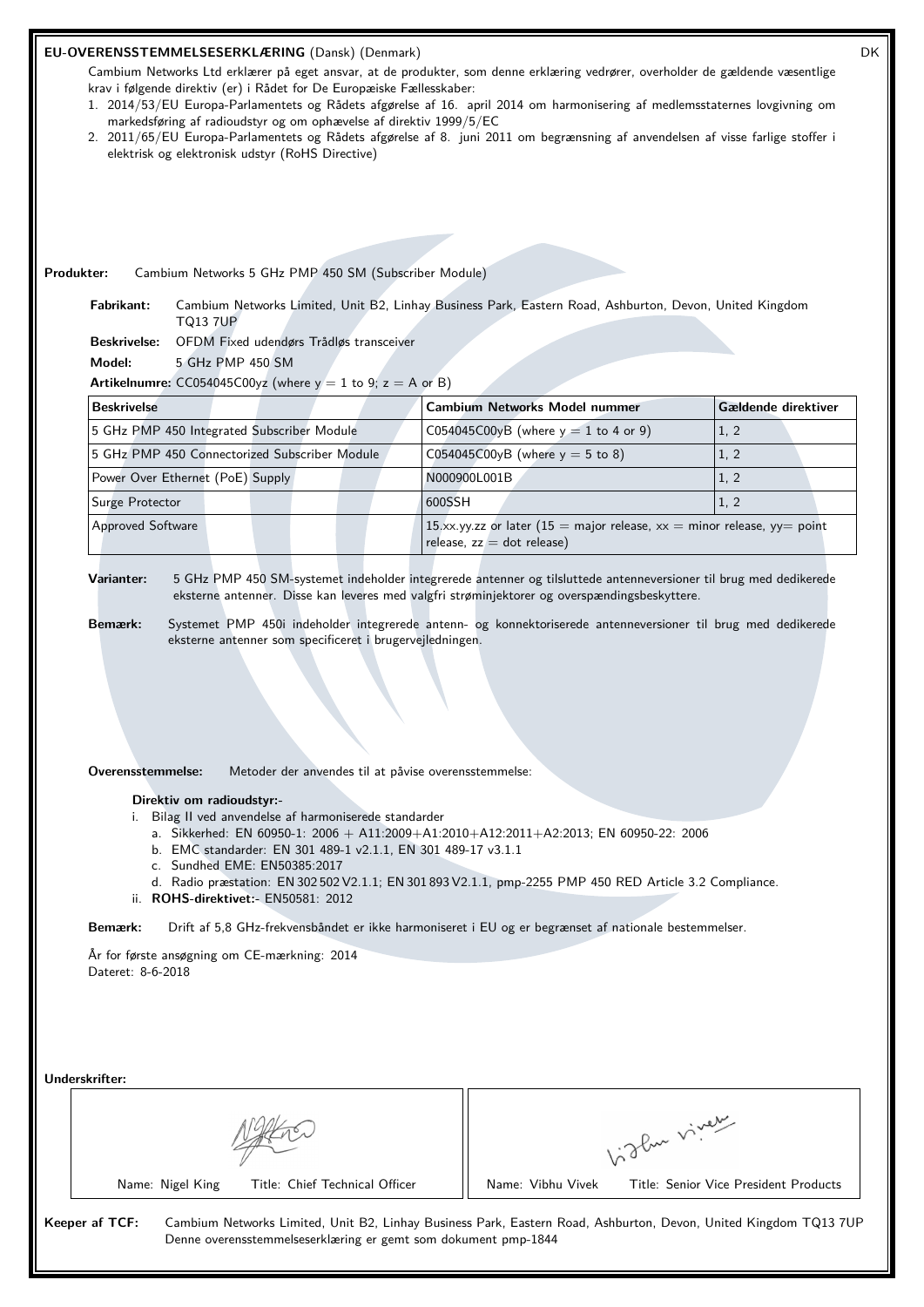# EU-KONFORMITÄTSERKLÄRUNG (Deutch) (Germany, Austria, Lichenstein, Switzerland) DE AT LI CH

Cambium Networks Ltd erklärt in alleiniger Verantwortung, dass die Produkte, auf die sich diese Erklärung bezieht, den geltenden grundlegenden Anforderungen der folgenden Richtlinie (n) des Rates der Europäischen Gemeinschaften entsprechen:

- 1. 2014/53/EU des Europäischen Parlaments und des Rates vom 16. April 2014 zur Harmonisierung der Rechtsvorschriften der Mitgliedstaaten über die Bereitstellung von Funkanlagen auf dem Markt und zur Aufhebung der Richtlinie 1999/5/EC
- 2. 2011/65/EU des Europäischen Parlaments und des Rates vom 8. Juni 2011 zur Beschränkung der Verwendung bestimmter gefährlicher Stoffe in Elektro- und Elektronikgeräten (RoHS-Richtlinie)

**Produkte:** Cambium Networks 5 GHz PMP 450 SM (Subscriber Module)

**Hersteller:** Cambium Networks Limited, Unit B2, Linhay Business Park, Eastern Road, Ashburton, Devon, United Kingdom TQ13 7UP

**Beschreibung:** OFDM behoben Draussen Drahtloser Transceiver

**Modell:** 5 GHz PMP 450 SM

**Teilnummern:**  $CC054045C00yz$  (where  $y = 1$  to 9;  $z = A$  or B)

| <b>Beschreibung</b>                           | <b>Cambium Networks Modell-Nr</b>                                                                          | Anwendbare<br><b>Richtlinien</b> |
|-----------------------------------------------|------------------------------------------------------------------------------------------------------------|----------------------------------|
| 5 GHz PMP 450 Integrated Subscriber Module    | C054045C00yB (where $y = 1$ to 4 or 9)                                                                     | 1, 2                             |
| 5 GHz PMP 450 Connectorized Subscriber Module | C054045C00yB (where $y = 5$ to 8)                                                                          | 1, 2                             |
| Power Over Ethernet (PoE) Supply              | N000900L001B                                                                                               | 1, 2                             |
| Surge Protector                               | 1600SSH                                                                                                    | 1, 2                             |
| <b>Approved Software</b>                      | 15.xx.yy.zz or later (15 = major release, $xx$ = minor release, yy = point<br>release, $zz = dot$ release) |                                  |

**Varianten:** Das 5-GHz-PMP 450 SM-System umfasst integrierte Antennen- und Steckerantennen-Versionen für den Einsatz mit dedizierten externen Antennen. Diese können optional mit Power Injectors und Überspannungsschutz geliefert werden.

**Hinweis:** Das PMP 450i-System umfasst Versionen mit integrierter Antenne und gekuppelter Antenne zur Verwendung mit externen Dedicated-Antennen, wie im Benutzerhandbuch angegeben.

**Konformität:** Methoden zum Nachweis der Konformität:

## **Richtlinie über Funkanlagen:-**

- i. Anhang II unter Verwendung harmonisierter Normen
	- a. Sicherheit: EN 60950-1: 2006 + A11:2009+A1:2010+A12:2011+A2:2013; EN 60950-22: 2006
	- b. EMV-Standards: EN 301 489-1 v2.1.1, EN 301 489-17 v3.1.1
	- c. Gesundheit: EN50385:2017
	- d. Radio-Leistung: EN 302 502 V2.1.1; EN 301 893 V2.1.1, pmp-2255 PMP 450 RED Article 3.2 Compliance.
- ii. **ROHS-Richtlinie:-** EN50581: 2012

**Hinweis:** Der Betrieb des 5,8-GHz-Frequenzbandes ist in der EU nicht harmonisiert und durch nationale Vorschriften eingeschränkt.

År for første ansøgning om CE-mærkning: 2014 Datiert: 8-6-2018

**Unterschriften:**

|                                                    | The viver                                                                                                        |
|----------------------------------------------------|------------------------------------------------------------------------------------------------------------------|
| Title: Chief Technical Officer<br>Name: Nigel King | Name: Vibhu Vivek<br>Title: Senior Vice President Products                                                       |
| Hüter des TCF:                                     | Cambium Networks Limited, Unit B2, Linhay Business Park, Eastern Road, Ashburton, Devon, United Kingdom TQ13 7UP |

Diese Konformitätserklärung ist als Dokument gespeichert pmp-1844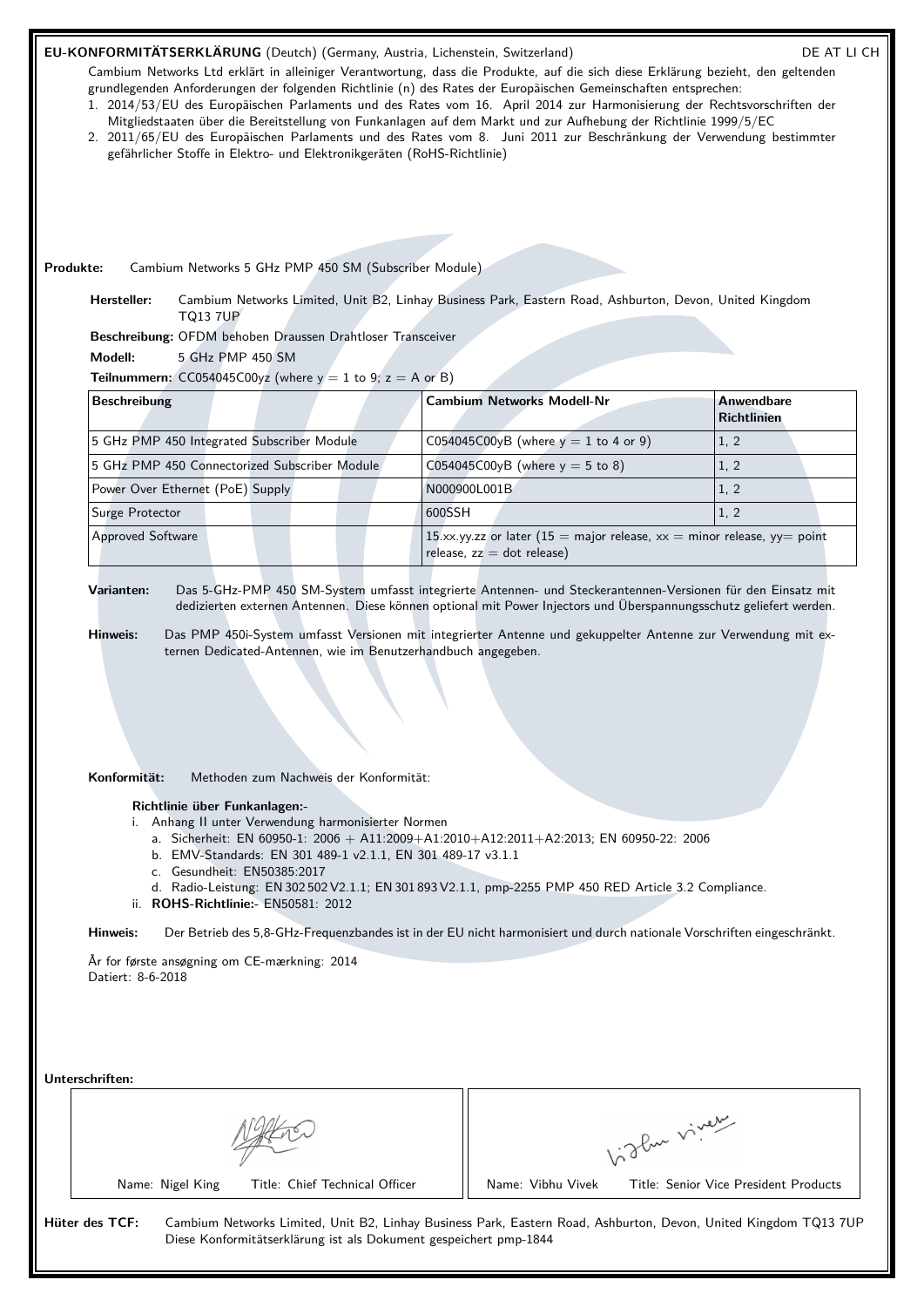## **ELi VASTAVUSDEKLARATSIOON** (Eesti) (Estonia) EE

Cambium Networks Ltd deklareerib ainuisikuliselt, et tooted, millele käesolev deklaratsioon on seotud, vastavad Euroopa Ühenduste Nõukogu järgmise direktiivi (de) le kehtivatele olulistele nõuetele:

- 1. 2014/53/EU Euroopa Parlamendi ja nõukogu otsus, 16. aprill 2014, raadioseadmete turul kättesaadavaks tegemist käsitlevate liikmesriikide õigusaktide ühtlustamise ja direktiivi kehtetuks tunnistamise kohta 1999/5/EC
- 2. 2011/65/EU Euroopa Parlamendi ja nõukogu otsus, 8. juuni 2011, teatavate ohtlike ainete kasutamise piiramise kohta elektri- ja elektroonikaseadmetes (ohtlike ainete kasutamise piiramise direktiiv)

**Tooted:** Cambium Networks 5 GHz PMP 450 SM (Subscriber Module)

**Tootja:** Cambium Networks Limited, Unit B2, Linhay Business Park, Eastern Road, Ashburton, Devon, United Kingdom TQ13 7UP

**Kirjeldus:** OFDM fikseeritud välise juhtmeta transiiver

**Mudel:** 5 GHz PMP 450 SM

**Osade numbrid:**  $CC054045C00yz$  (where  $y = 1$  to 9;  $z = A$  or B)

| <b>Kirjeldus</b>                              | Cambium Networks Mudeli number                                                                               | Kohaldatavad<br>direktiivid |
|-----------------------------------------------|--------------------------------------------------------------------------------------------------------------|-----------------------------|
| 5 GHz PMP 450 Integrated Subscriber Module    | C054045C00yB (where $y = 1$ to 4 or 9)                                                                       | 1, 2                        |
| 5 GHz PMP 450 Connectorized Subscriber Module | C054045C00yB (where $y = 5$ to 8)                                                                            | 1, 2                        |
| Power Over Ethernet (PoE) Supply              | N000900L001B                                                                                                 | 1, 2                        |
| Surge Protector                               | 1600SSH                                                                                                      | 1, 2                        |
| <b>Approved Software</b>                      | 15.xx.yy.zz or later (15 = major release, $xx =$ minor release, $yy =$ point<br>release, $zz = dot$ release) |                             |

**Variandid:** 5 GHz PMP 450 SM süsteem sisaldab sisseehitatud antenni ja ühendatud antenni versioone kasutamiseks spetsiaalsete välisantennidega. Need võivad olla varustatud valikuliste võimspihustite ja pingekaitsevahenditega.

**Märge:** PMP 450i süsteem sisaldab integreeritud antenni ja ühendatud antenni versioone kasutamiseks spetsiaalsetes välisantennides vastavalt kasutusjuhendile.

**Vastavus:** Nõuetele vastavuse tõendamiseks kasutatud meetodid:

#### **Raadioseadmete direktiiv:-**

- i. II lisa, kasutades harmoneeritud standardeid
	- a. Ohutus: EN 60950-1: 2006 + A11:2009+A1:2010+A12:2011+A2:2013; EN 60950-22: 2006
	- b. EMC standardid: EN 301 489-1 v2.1.1, EN 301 489-17 v3.1.1
	- c. Tervis EME: EN50385:2017
	- d. Raadio jõudlus: EN 302 502 V2.1.1; EN 301 893 V2.1.1, pmp-2255 PMP 450 RED Article 3.2 Compliance.
- ii. **ROHS direktiiv:-** EN50581: 2012

**Märkus:** Sagedusalas 5,8 GHz töötav töö ei ole ELis ühtlustatud ja seda piiravad siseriiklikud õigusaktid.

Year of first application of CE mark: 2014 Kuupäevastatud: 8-6-2018

| Allkirjad: |                                                                                                                                                                                                  |                   |                                       |
|------------|--------------------------------------------------------------------------------------------------------------------------------------------------------------------------------------------------|-------------------|---------------------------------------|
|            |                                                                                                                                                                                                  | 1:3 Pur viver     |                                       |
|            | Title: Chief Technical Officer<br>Name: Nigel King                                                                                                                                               | Name: Vibhu Vivek | Title: Senior Vice President Products |
|            | TCF valdaja:<br>Cambium Networks Limited, Unit B2, Linhay Business Park, Eastern Road, Ashburton, Devon, United Kingdom TQ13 7UP<br>See vastavusdeklaratsioon salvestatakse dokumendina pmp-1844 |                   |                                       |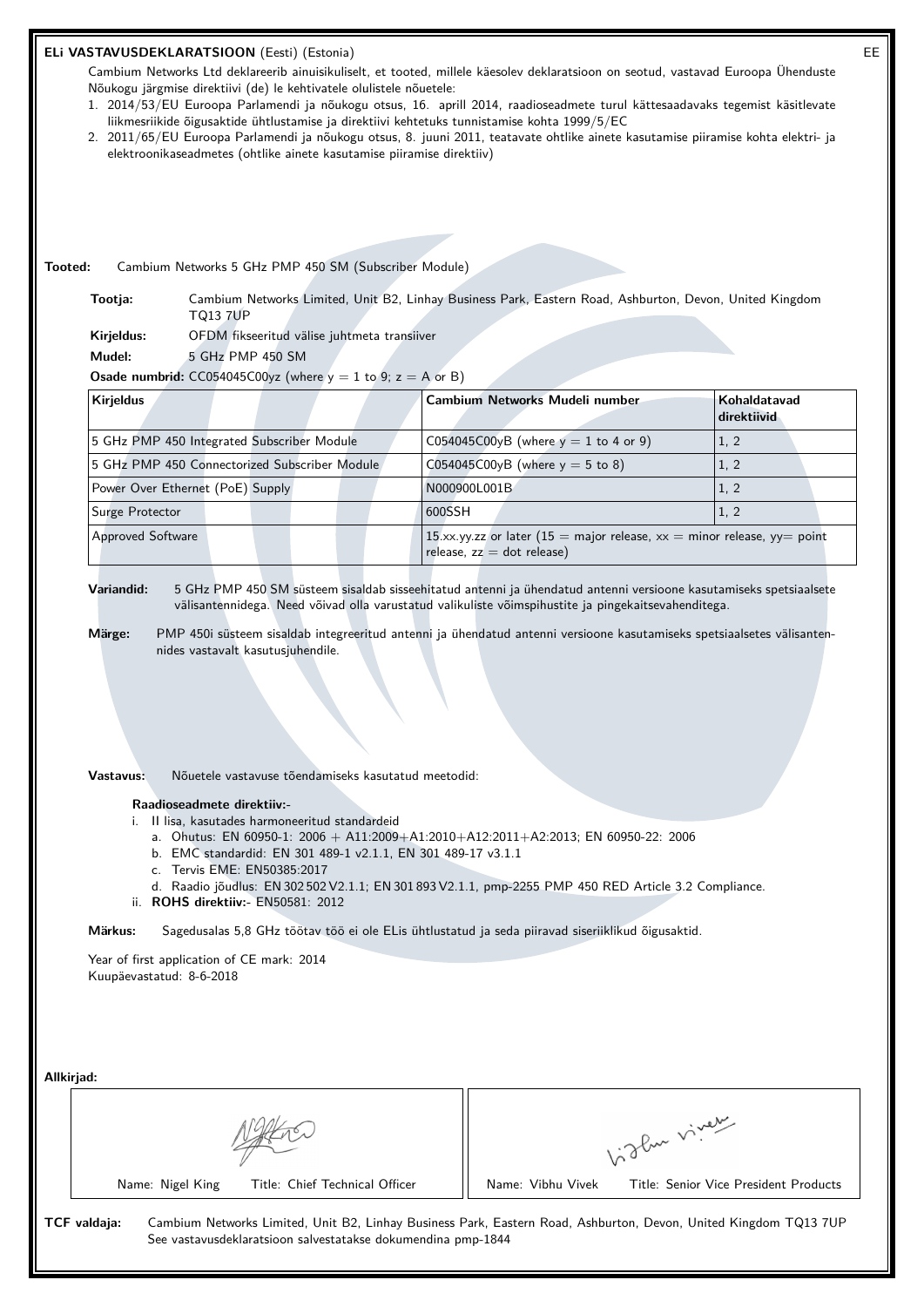## **EU-VAATIMUSTENMUKAISUUSVAKUUTUS** (Suomalainen) (Finland) FI

Cambium Networks Ltd on yksin vastuussa siitä, että tuotteet, joihin tämä vakuutus koskee, ovat Euroopan yhteisöjen neuvoston seuraavien direktiivien tai niitä koskevien olennaisten vaatimusten mukaiset:

- 1. 2014/53/EU Euroopan parlamentin ja neuvoston direktiivi, annettu 16 päivänä huhtikuuta 2014, radiolaitteiden markkinoille saattamista koskevan jäsenvaltioiden lainsäädännön yhdenmukaistamisesta ja direktiivin 1999/5/EC
- 2. 2011/65/EU Euroopan parlamentin ja neuvoston 8. kesäkuuta 2011 antama lausunto tiettyjen vaarallisten aineiden käytön rajoittamisesta sähkö- ja elektroniikkalaitteissa (RoHS-direktiivi)

**Tuotteet:** Cambium Networks 5 GHz PMP 450 SM (Subscriber Module)

**Valmistaja:** Cambium Networks Limited, Unit B2, Linhay Business Park, Eastern Road, Ashburton, Devon, United Kingdom TQ13 7UP

**Kuvaus:** OFDM Kiinteä ulkona Langaton läheti

**Malli:** 5 GHz PMP 450 SM

**Osanumerot:**  $CC054045C00yz$  (where  $y = 1$  to 9;  $z = A$  or B)

| Kuvaus                                        | <b>Cambium Networks Mallinumero</b>                                                                       | <b>Sovellettavat</b><br>direktiivit |
|-----------------------------------------------|-----------------------------------------------------------------------------------------------------------|-------------------------------------|
| 5 GHz PMP 450 Integrated Subscriber Module    | C054045C00yB (where $y = 1$ to 4 or 9)                                                                    | 1, 2                                |
| 5 GHz PMP 450 Connectorized Subscriber Module | C054045C00yB (where $y = 5$ to 8)                                                                         | 1, 2                                |
| Power Over Ethernet (PoE) Supply              | N000900L001B                                                                                              | 1, 2                                |
| Surge Protector                               | 1600SSH                                                                                                   | 1, 2                                |
| <b>Approved Software</b>                      | 15.xx.yy.zz or later (15 = major release, $xx =$ minor release, yy= point<br>release, $zz = dot$ release) |                                     |

**Variantit:** 5 GHz: n PMP 450 SM -järjestelmä sisältää integroidut antennit ja liitetyt antenniversiot käytettäväksi erillisten antennien kanssa. Näihin voidaan toimittaa lisävarusteena saatavat injektorit ja ylijännitesuojat.

**Huomautus:** PMP 450i -järjestelmä sisältää integroidut antenni- ja liityntäantenniversukset käytettäväksi Dedicated External antennas -toiminnossa käyttöoppaan mukaisesti.

**Vaatimustenmukaisuus:** Vaatimustenmukaisuuden osoittamismenetelmät:

**Radiolaitteita koskeva direktiivi:-**

- i. Liitteessä II yhdenmukaistettuja standardeja käyttäen
	- a. turvallisuus: EN 60950-1: 2006 + A11:2009+A1:2010+A12:2011+A2:2013; EN 60950-22: 2006
	- b. EMC-standardit: EN 301 489-1 v2.1.1, EN 301 489-17 v3.1.1
	- c. Terveys EME: EN50385:2017
	- d. Radio suorituskyky: EN 302 502 V2.1.1; EN 301 893 V2.1.1, pmp-2255 PMP 450 RED Article 3.2 Compliance.
- ii. **RoHS-direktiivi:-** EN50581: 2012

**Huomaa:** 5.8 GHz: n taajuuskaistan toiminta ei ole EU: n yhdenmukaistettua, ja sitä rajoittavat kansalliset määräykset.

CE-merkinnän ensimmäisen käyttöönoton vuosi: 2014 Päivätty: 8-6-2018

**Allekirjoitukset:**

| AIIUNII juitunaut. |                                                                        |                                                                                                                  |  |
|--------------------|------------------------------------------------------------------------|------------------------------------------------------------------------------------------------------------------|--|
|                    |                                                                        | glue viver                                                                                                       |  |
|                    | Title: Chief Technical Officer<br>Name: Nigel King                     | Name: Vibhu Vivek<br>Title: Senior Vice President Products                                                       |  |
| TCF: n vartija:    | Tämä vaatimustenmukaisuusvakuutus on tallennettu asiakirjaksi pmp-1844 | Cambium Networks Limited, Unit B2, Linhay Business Park, Eastern Road, Ashburton, Devon, United Kingdom TQ13 7UP |  |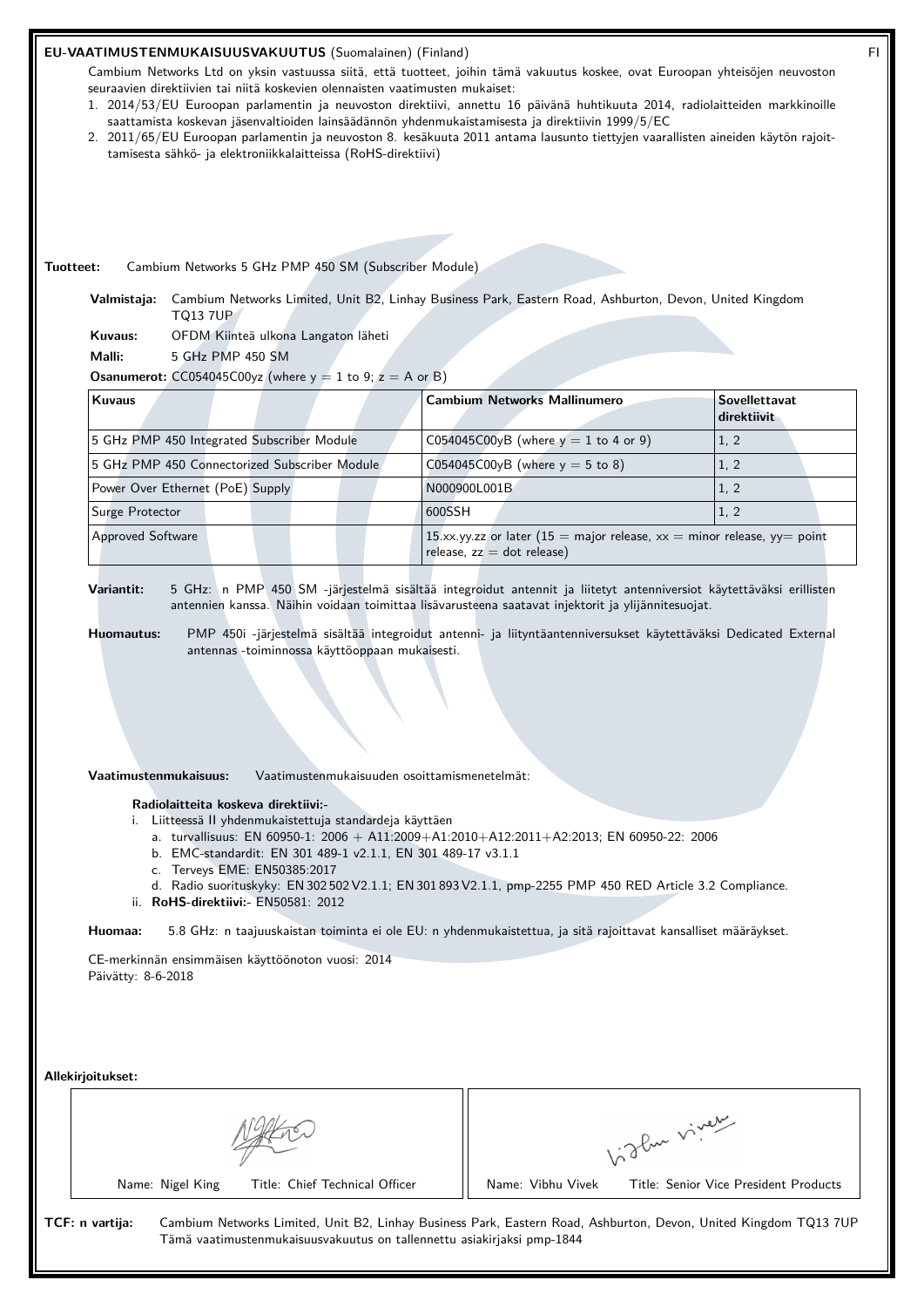# DÉCLARATION DE CONFORMITÉ DE L'UE (Français) (France, Luxembourg, Belgique) FR LU BE

**Des produits:** Cambium Networks 5 GHz PMP 450 SM (Subscriber Module)

Cambium Networks Ltd déclare sous sa seule responsabilité que les produits visés par la présente déclaration sont conformes aux exigences essentielles applicables de la (des) directive (s) suivante (s) du Conseil des Communautés européennes:

- 1. 2014/53/EU odu Parlement européen et du Conseil du 16 avril 2014 concernant l'harmonisation des législations des États membres relatives à la mise à disposition sur le marché des équipements hertziens et abrogeant la directive 1999/5/EC
- 2. 2011/65/EU du Parlement européen et du Conseil du 8 juin 2011 relative à la limitation de l'utilisation de certaines substances dangereuses dans les équipements électriques et électroniques (directive RoHS)

| La description:                  | Émetteur-récepteur sans fil extérieur fixe OFDMt                                                                                                                              |                                                                                                                                                                                                                                                                                                                              |                               |  |  |
|----------------------------------|-------------------------------------------------------------------------------------------------------------------------------------------------------------------------------|------------------------------------------------------------------------------------------------------------------------------------------------------------------------------------------------------------------------------------------------------------------------------------------------------------------------------|-------------------------------|--|--|
| Modèle:                          | 5 GHz PMP 450 SM                                                                                                                                                              |                                                                                                                                                                                                                                                                                                                              |                               |  |  |
|                                  | Les numéros de pièce: CC054045C00yz (where $y = 1$ to 9; $z = A$ or B)                                                                                                        |                                                                                                                                                                                                                                                                                                                              |                               |  |  |
| La description                   |                                                                                                                                                                               | Cambium Networks Numéro de modèle                                                                                                                                                                                                                                                                                            | <b>Directives applicables</b> |  |  |
|                                  | 5 GHz PMP 450 Integrated Subscriber Module                                                                                                                                    | C054045C00yB (where $y = 1$ to 4 or 9)                                                                                                                                                                                                                                                                                       | 1, 2                          |  |  |
|                                  | 5 GHz PMP 450 Connectorized Subscriber Module                                                                                                                                 | C054045C00yB (where $y = 5$ to 8)                                                                                                                                                                                                                                                                                            | 1, 2                          |  |  |
| Power Over Ethernet (PoE) Supply |                                                                                                                                                                               | N000900L001B                                                                                                                                                                                                                                                                                                                 | 1, 2                          |  |  |
| Surge Protector                  |                                                                                                                                                                               | 600SSH                                                                                                                                                                                                                                                                                                                       | 1, 2                          |  |  |
| <b>Approved Software</b>         |                                                                                                                                                                               | 15.xx.yy.zz or later (15 = major release, $xx$ = minor release, yy = point<br>release, $zz = dot$ release)                                                                                                                                                                                                                   |                               |  |  |
| <b>Remarque:</b>                 |                                                                                                                                                                               | Le système PMP 450i comprend des versions d'antennes intégrées et d'antennes à connecteur pour une utilisation<br>avec des antennes externes dédiées, comme indiqué dans le Guide de l'utilisateur.                                                                                                                          |                               |  |  |
| Conformité:                      | Méthodes utilisées pour démontrer la conformité:<br>Directive sur les équipements radio:-                                                                                     |                                                                                                                                                                                                                                                                                                                              |                               |  |  |
| Note:                            | i. Annexe II utilisant des normes harmonisées<br>b. Normes CEM: EN 301 489-1 v2.1.1, EN 301 489-17 v3.1.1<br>c. Santé EME: EN50385:2017<br>ii. Directive ROHS:- EN50581: 2012 | a. sécurité: EN 60950-1: 2006 + A11:2009+A1:2010+A12:2011+A2:2013; EN 60950-22: 2006<br>d. Performances radio: EN 302 502 V2.1.1; EN 301 893 V2.1.1, pmp-2255 PMP 450 RED Article 3.2 Compliance.<br>Le fonctionnement de la bande de fréquences 5,8 GHz n'est pas harmonisé dans l'UE et est limité par les réglementations |                               |  |  |
| nationales.                      |                                                                                                                                                                               |                                                                                                                                                                                                                                                                                                                              |                               |  |  |
| Daté: 8-6-2018                   | Année de première application de la marque CE: 2014                                                                                                                           |                                                                                                                                                                                                                                                                                                                              |                               |  |  |
| Signatures:                      |                                                                                                                                                                               |                                                                                                                                                                                                                                                                                                                              |                               |  |  |
|                                  |                                                                                                                                                                               |                                                                                                                                                                                                                                                                                                                              | light viney                   |  |  |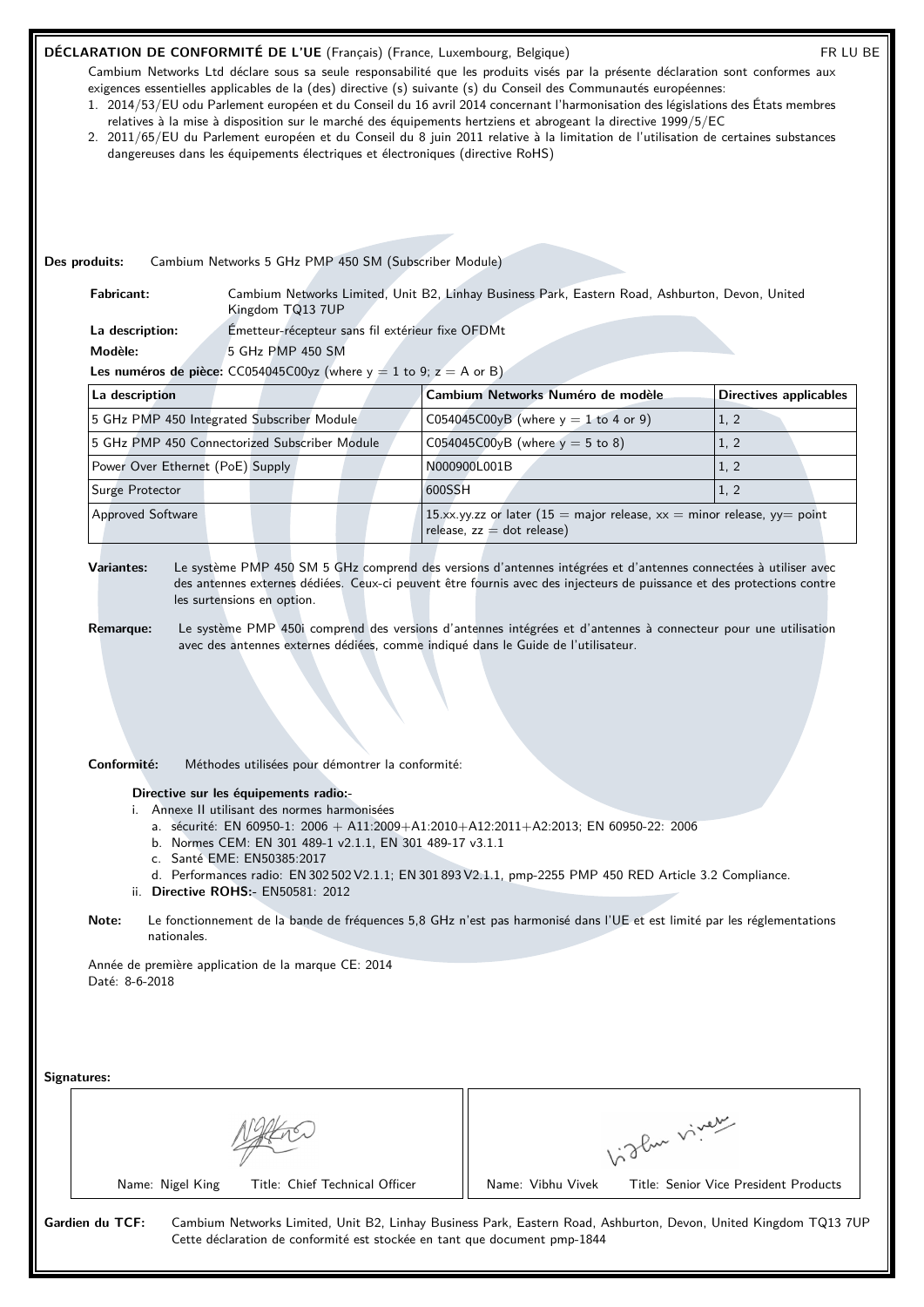## **EU MEGFELELŐSÉGI NYILATKOZAT** (Magyar) (Hungary) HU

Cambium Networks Ltd kizárólagos felelőssége mellett kijelenti, hogy a termékek, amelyekre ez a nyilatkozat vonatkozik, megfelelnek az Európai Közösségek Tanácsának következő irányelv (ek) nek vonatkozó alapvető követelményeinek:

- 1. 2014/53/EU Az Európai Parlament és a Tanács 2014. április 16-i rendelete a rádióberendezések forgalomba hozatalára vonatkozó tagállami jogszabályok összehangolásáról és az irányelv hatályon kívül helyezéséről 1999/5/EC
- 2. 2011/65/EU Az Európai Parlament és a Tanács 2011. június 8-i határozata az egyes veszélyes anyagok elektromos és elektronikus berendezésekben való alkalmazásának korlátozásáról (RoHS irányelv)

**Termékek:** Cambium Networks 5 GHz PMP 450 SM (Subscriber Module)

**Gyártó:** Cambium Networks Limited, Unit B2, Linhay Business Park, Eastern Road, Ashburton, Devon, United Kingdom TQ13 7UP

**Leírás:** OFDM Fix Kültéri Vezeték nélküli Adóvevő

**Modell:** 5 GHz PMP 450 SM

**Cikkszámok:**  $CC054045C00yz$  (where  $y = 1$  to 9;  $z = A$  or B)

| Leírás                                        | Cambium Networks Típusszám                                                                                 | Alkalmazandó<br>irányelvek |
|-----------------------------------------------|------------------------------------------------------------------------------------------------------------|----------------------------|
| 5 GHz PMP 450 Integrated Subscriber Module    | C054045C00yB (where $y = 1$ to 4 or 9)                                                                     | 1, 2                       |
| 5 GHz PMP 450 Connectorized Subscriber Module | C054045C00yB (where $y = 5$ to 8)                                                                          | 1, 2                       |
| Power Over Ethernet (PoE) Supply              | N000900L001B                                                                                               | 1, 2                       |
| Surge Protector                               | 600SSH                                                                                                     | 1, 2                       |
| <b>Approved Software</b>                      | 15.xx.yy.zz or later (15 = major release, $xx$ = minor release, yy = point<br>release, $zz = dot$ release) |                            |

# **Változatok:** Az 5 GHz-es PMP 450 SM rendszer integrált antennát és csatlakozós antennatípusokat tartalmaz dedikált külső antennákkal való használatra. Ezeket külön beszerezhetjük a tápfeszültség-befecskendezőkkel és túlfeszültségvédelemmel.

**Megjegyzés:** A PMP 450i rendszer integrált antennát és csatlakozós antennát tartalmaz a használati utasításban meghatározott dedikált külső antennákhoz.

**Megfelelőség:** A megfelelőség igazolására használt módszerek:

**Rádióberendezésekről szóló irányelv:-**

- i. Mellékletet harmonizált szabványok alkalmazásával
	- a. Biztonság: EN 60950-1: 2006 + A11:2009+A1:2010+A12:2011+A2:2013; EN 60950-22: 2006
	- b. EMC szabványok: EN 301 489-1 v2.1.1, EN 301 489-17 v3.1.1
	- c. Egészségügyi EME: EN50385:2017
	- d. Rádió teljesítmény: EN 302 502 V2.1.1; EN 301 893 V2.1.1, pmp-2255 PMP 450 RED Article 3.2 Compliance.
- ii. **ROHS irányelv:-** EN50581: 2012

**Megjegyzés:** Az 5,8 GHz-es frekvenciasáv működtetése nem harmonizált az EU-ban, és a nemzeti szabályozás korlátozza.

Year of first application of CE mark: 2014 Keltezett: 8-6-2018

| Aláírások:                                                                           |                                                                                                                  |  |
|--------------------------------------------------------------------------------------|------------------------------------------------------------------------------------------------------------------|--|
|                                                                                      | glu viveur                                                                                                       |  |
| Title: Chief Technical Officer<br>Name: Nigel King                                   | Title: Senior Vice President Products<br>Name: Vibhu Vivek                                                       |  |
| A TCF őre:<br>Ez a Megfelelőségi nyilatkozat dokumentumként kerül tárolásra pmp-1844 | Cambium Networks Limited, Unit B2, Linhay Business Park, Eastern Road, Ashburton, Devon, United Kingdom TQ13 7UP |  |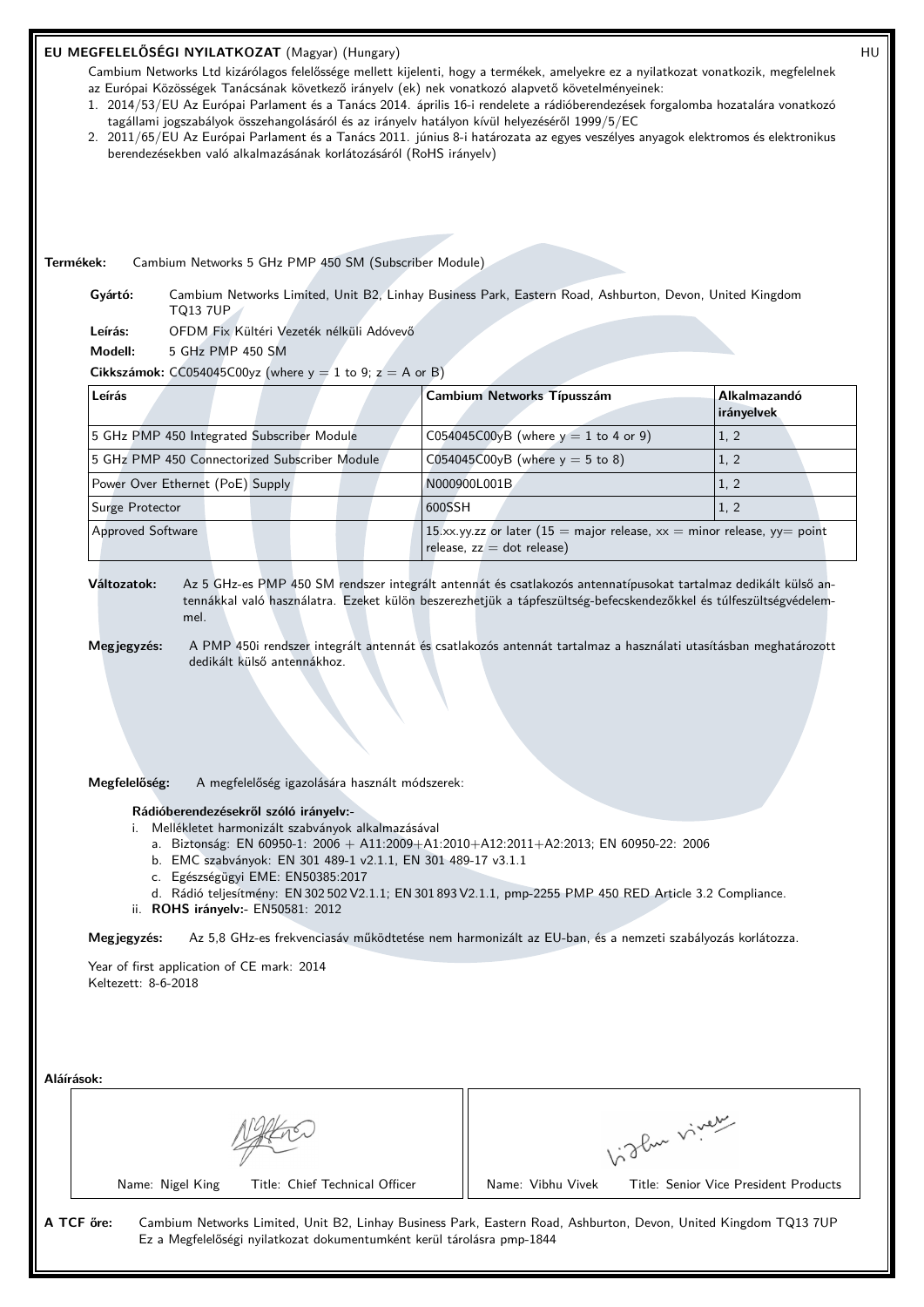## **ESB LEYFISYFIRLÝSING** (Ísland) (Iceland) IS

Cambium Networks Ltd lýsir því yfir á eigin ábyrgð að vörurnar, sem þessi yfirlýsing varðar, eru í samræmi við viðeigandi grunnkröfur eftirfarandi tilskipana ráðsins Evrópubandalaganna:

- 1. 2014/53/EU Evrópuþingsins og ráðsins frá 16. apríl 2014 um samræmingu laga aðildarríkjanna varðandi gerð á markaði fyrir útvarpsbúnað og niðurfellingu tilskipunar 1999/5/EC
- 2. 2011/65/EU Evrópuþingsins og ráðsins frá 8. júní 2011 um takmörkun á notkun tiltekinna hættulegra efna í raf- og rafeindabúnaði (RoHS tilskipun)

#### **Vörur:** Cambium Networks 5 GHz PMP 450 SM (Subscriber Module)

**Framleiðandi:** Cambium Networks Limited, Unit B2, Linhay Business Park, Eastern Road, Ashburton, Devon, United Kingdom TQ13 7UP

**Lýsing:** OFDM Föst úti þráðlaust senditæki

**Líkan:** 5 GHz PMP 450 SM

**Hlutanúmer:**  $CC054045C00yz$  (where  $y = 1$  to  $9$ ;  $z = A$  or B)

| Lýsing                                        | Cambium Networks Tegundarnúmer                                                                             | Gildandi tilskipanir |
|-----------------------------------------------|------------------------------------------------------------------------------------------------------------|----------------------|
| 5 GHz PMP 450 Integrated Subscriber Module    | C054045C00yB (where $y = 1$ to 4 or 9)                                                                     | 1, 2                 |
| 5 GHz PMP 450 Connectorized Subscriber Module | C054045C00yB (where $y = 5$ to 8)                                                                          | 1, 2                 |
| Power Over Ethernet (PoE) Supply              | N000900L001B                                                                                               | (1, 2)               |
| Surge Protector                               | 600SSH                                                                                                     | 1, 2                 |
| <b>Approved Software</b>                      | 15.xx.yy.zz or later (15 = major release, $xx$ = minor release, yy = point<br>$relesse, zz = dot release)$ |                      |

**Variants:** 5 GHz PMP 450 SM kerfið felur í sér samþætt loftnet og tengd loftnetútgáfa til notkunar með tilheyrandi ytri loftnetum. Þetta má fá með valfrjálsum sprautumótum og bremsum.

**Athugaðu:** PMP 450i kerfið inniheldur innbyggða loftnet og tengda loftnetútgáfur til notkunar með hollur ytri loftnetum eins og tilgreint er í notendahandbókinni.

**Samræmi:** Aðferðir sem notaðar eru til að sýna fram á samræmi:

#### **Tilskipun um útvarpsbylgjur:-**

- i. II. Viðauki með samhæfðum stöðlum
	- a. Öryggi: EN 60950-1: 2006 + A11:2009+A1:2010+A12:2011+A2:2013; EN 60950-22: 2006
	- b. EMC staðlar: EN 301 489-1 v2.1.1, EN 301 489-17 v3.1.1
	- c. Heilsa EME: EN50385:2017
- d. Útvarp flutningur: EN 302 502 V2.1.1; EN 301 893 V2.1.1, pmp-2255 PMP 450 RED Article 3.2 Compliance. ii. **ROHS tilskipun:-** EN50581: 2012

**Athugið:** Rekstur 5,8 GHz tíðnisviðsins er ekki samræmd í ESB og er bundið af landslögum.

Ár fyrstu umsóknar CE-merkis: 2014 Dags: 8-6-2018

| Undirskrift:                                                                         |                                                                                                              |  |
|--------------------------------------------------------------------------------------|--------------------------------------------------------------------------------------------------------------|--|
|                                                                                      | 1. The viver                                                                                                 |  |
| Title: Chief Technical Officer<br>Name: Nigel King                                   | Title: Senior Vice President Products<br>Name: Vibhu Vivek                                                   |  |
| Umsjónarmaður TCF:<br>7UP<br>Þessi yfirlýsing um samræmi er geymd sem skjal pmp-1844 | Cambium Networks Limited, Unit B2, Linhay Business Park, Eastern Road, Ashburton, Devon, United Kingdom TQ13 |  |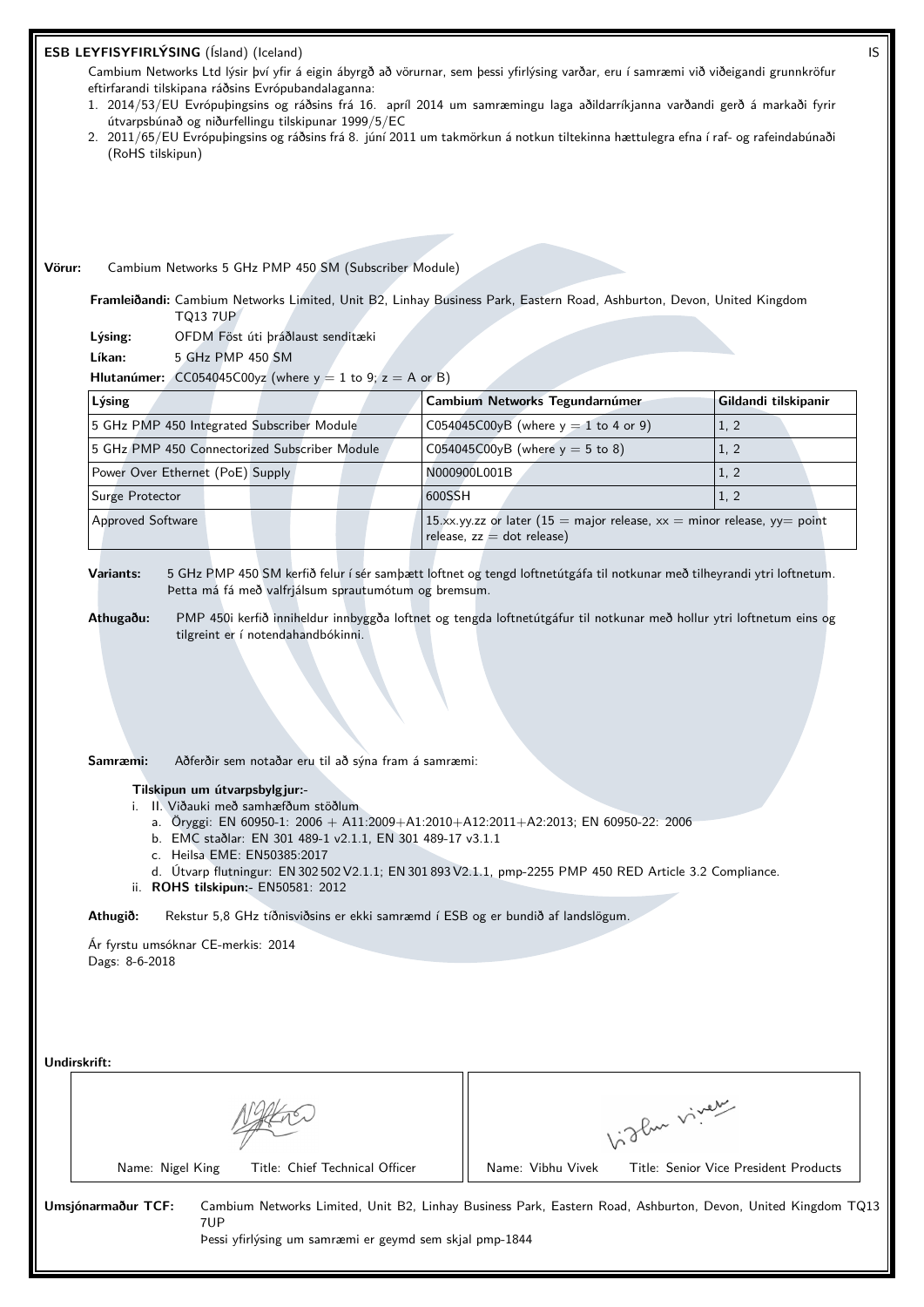#### **DEARBHÚ COMHLÁNÚ AN AE** (Gaeilge) (Ireland) IE

Cambium Networks Ltd de réir a fhreagrachta amháin go gcomhlíonann na táirgí, lena mbaineann an dearbhú seo, na ceanglais riachtanacha is infheidhme de Threoir (í) de chuid Chomhairle na gComhphobal Eorpach:

- 1. 2014/53/EU ó Pharlaimint na hEorpa agus ón gComhairle an 16 Aibreán 2014 maidir le comhchuibhiú dhlíthe na mBallstát a bhaineann le trealamh raidió a chur ar fáil ar an margadh agus lena n-aisghairtear Treoir 1999/5/EC
- 2. 2011/65/EU ó Pharlaimint na hEorpa agus ón gComhairle an 8 Meitheamh 2011 maidir le srianadh ar úsáid substaintí guaiseacha áirithe i dtrealamh leictreach agus leictreonach (Treoir RoHS)

**Táirgí:** Cambium Networks 5 GHz PMP 450 SM (Subscriber Module)

**Déantóir:** Cambium Networks Limited, Unit B2, Linhay Business Park, Eastern Road, Ashburton, Devon, United Kingdom TQ13 7UP

**Cur síos:** OFDM Seoltóir Gan Sreang Lasmuigh Seasta

**Mionsamhail:** 5 GHz PMP 450 SM

**Uimhreacha cuid:** CC054045C00yz (where  $y = 1$  to 9;  $z = A$  or B)

| Cur síos                                      | Cambium Networks Uimhir Mhúnla                                                                             | Treoracha Infheidhme |
|-----------------------------------------------|------------------------------------------------------------------------------------------------------------|----------------------|
| 5 GHz PMP 450 Integrated Subscriber Module    | C054045C00yB (where $y = 1$ to 4 or 9)                                                                     | 1.2                  |
| 5 GHz PMP 450 Connectorized Subscriber Module | C054045C00yB (where $y = 5$ to 8)                                                                          | 1, 2                 |
| Power Over Ethernet (PoE) Supply              | N000900L001B                                                                                               | 1, 2                 |
| Surge Protector                               | 1600SSH                                                                                                    | 1, 2                 |
| <b>Approved Software</b>                      | 15.xx.yy.zz or later (15 = major release, $xx$ = minor release, yy = point<br>release, $zz = dot$ release) |                      |

**Athruithe:** CÁirítear leis an gcóras 5 GHz PMP 450 SM antenna comhtháite agus leaganacha antenna cónascaithe le húsáid le antennas seachtracha tiomnaithe. D'fhéadfaí Injectors Cumhachta agus Cosaintí Breise roghnacha a sholáthar.l

**Nóta:** Áirítear ar chóras PMP 450i leaganacha Antenna Comhtháite agus Antenna Connectorised le húsáid le antennas Tiomanta Seachtracha mar atá sonraithe sa Treoir Úsáideora.

**Comhréireacht:** Modhanna a úsáidtear chun comhréireacht a léiriú:

#### **Treoir Trealamh Raidió:-**

i. Iarscríbhinn II ag baint úsáide as caighdeáin chomhchuibhithe

- a. Sábháilteacht: EN 60950-1: 2006 + A11:2009+A1:2010+A12:2011+A2:2013; EN 60950-22: 2006
- b. Caighdeáin EMC: EN 301 489-1 v2.1.1, EN 301 489-17 v3.1.1
- c. EME Sláinte: EN50385:2017
- d. Feidhmíocht raidió: EN 302 502 V2.1.1; EN 301 893 V2.1.1, pmp-2255 PMP 450 RED Article 3.2 Compliance.
- ii. **RoHS Treoir:-** EN50581: 2012

**Nóta:** Ní chomhchuibhítear oibríocht an bhanna minicíochta 5.8 GHz san AE agus tá srianta ag rialacháin náisiúnta.

Bliain an chéad iarratais ar an marc CE: 2014 Dáta: 8-6-2018

| Sínithe: |                                                                                                                                                                                                            | glue viver        |                                       |
|----------|------------------------------------------------------------------------------------------------------------------------------------------------------------------------------------------------------------|-------------------|---------------------------------------|
|          | Title: Chief Technical Officer<br>Name: Nigel King                                                                                                                                                         | Name: Vibhu Vivek | Title: Senior Vice President Products |
|          | Coimeádaí an TCF:<br>Cambium Networks Limited, Unit B2, Linhay Business Park, Eastern Road, Ashburton, Devon, United Kingdom TQ13 7UF<br>Stóráiltear an Dearbhú Comhréireachta seo mar dhoiciméad pmp-1844 |                   |                                       |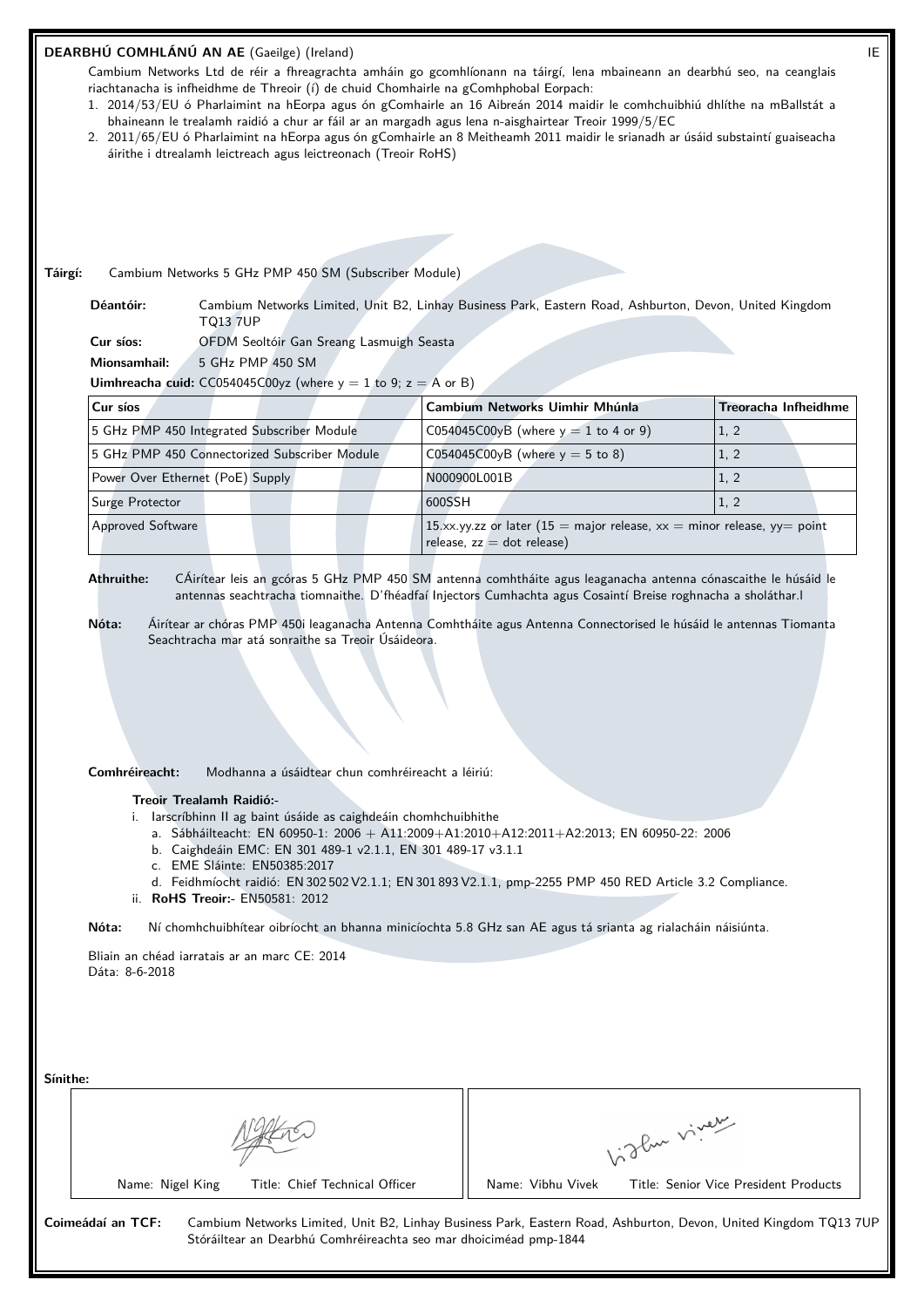## **DICHIARAZIONE DI CONFORMITÀ DELL'UE** (Italiano) (Italy) IT

Cambium Networks Ltd dichiara sotto la sua esclusiva responsabilità che i prodotti ai quali si riferisce la presente dichiarazione sono conformi ai requisiti essenziali applicabili della seguente Direttiva del Consiglio delle Comunità europee:

- 1. 2014/53/EU del Parlamento europeo e del Consiglio, del 16 aprile 2014, sull'armonizzazione delle legislazioni degli Stati membri relative alla messa a disposizione sul mercato di apparecchiature radio e che abroga la direttiva 1999/5/CE
- 2. 2011/65/EU del Parlamento europeo e del Consiglio, dell'8 giugno 2011, sulla restrizione dell'uso di determinate sostanze pericolose nelle apparecchiature elettriche ed elettroniche (direttiva RoHS)

**Prodotti:** Cambium Networks 5 GHz PMP 450 SM (Subscriber Module)

**Fabbricante:** Cambium Networks Limited, Unit B2, Linhay Business Park, Eastern Road, Ashburton, Devon, United Kingdom TQ13 7UP

**Descrizione:** Ricetrasmettitore wireless esterno fisso OFD

**Modello:** 5 GHz PMP 450 SM

**Numeri di parte:**  $CC054045C00yz$  (where  $y = 1$  to 9;  $z = A$  or B)

| <b>Descrizione</b>                            | Cambium Networks Numero di modello                                                                         | Direttive applicabili |
|-----------------------------------------------|------------------------------------------------------------------------------------------------------------|-----------------------|
| 5 GHz PMP 450 Integrated Subscriber Module    | C054045C00yB (where $y = 1$ to 4 or 9)                                                                     | 1, 2                  |
| 5 GHz PMP 450 Connectorized Subscriber Module | $CO54045CO0yB$ (where $y = 5$ to 8)                                                                        | 1, 2                  |
| Power Over Ethernet (PoE) Supply              | N000900L001B                                                                                               | 1, 2                  |
| Surge Protector                               | 1600SSH                                                                                                    | 1, 2                  |
| <b>Approved Software</b>                      | 15.xx.yy.zz or later (15 = major release, $xx$ = minor release, yy = point<br>release, $zz = dot$ release) |                       |

**Varianti:** Il sistema PMP 450 SM a 5 GHz include antenna integrata e versioni di antenna con connettore per l'uso con antenne esterne dedicate. Questi possono essere forniti con Iniettori di potenza e Protezioni contro le sovratensioni opzionali.

**Nota:** Il sistema PMP 450i include le versioni Antenna integrata e Antenna connessa per l'uso con antenne esterne dedicate come specificato nella Guida dell'utente.

**Conformità:** Metodi usati per dimostrare la conformità:

**Direttiva sulle apparecchiature radio:-**

- i. Allegato II utilizzando norme armonizzate
	- a. Sicurezza: EN 60950-1: 2006 + A11:2009+A1:2010+A12:2011+A2:2013; EN 60950-22: 2006
	- b. Standard EMC: EN 301 489-1 v2.1.1, EN 301 489-17 v3.1.1
	- c. Salute: EN50385:2017
	- d. Prestazione radio: EN 302 502 V2.1.1; EN 301 893 V2.1.1, pmp-2255 PMP 450 RED Article 3.2 Compliance.
- ii. **Direttiva ROHS:-** EN50581: 2012

**Nota:** Il funzionamento della banda di frequenza a 5,8 GHz non è armonizzato nell'UE ed è limitato dalle normative nazionali.

Anno della prima applicazione del marchio CE: 2014 Datato: 8-6-2018

| oflux viver                                                |  |
|------------------------------------------------------------|--|
| Title: Senior Vice President Products<br>Name: Vibhu Vivek |  |
|                                                            |  |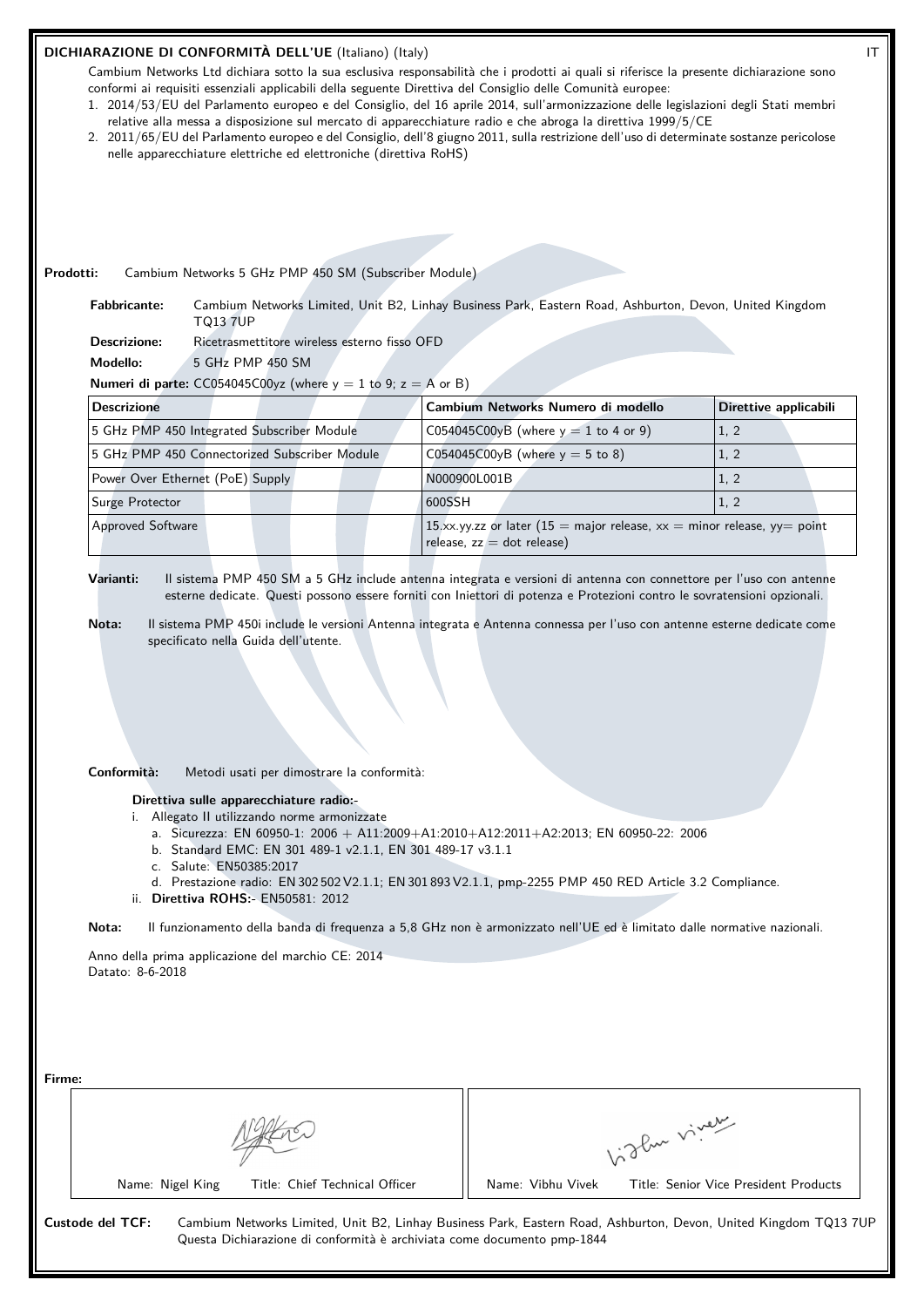## **ES ATBILSTĪBAS DEKLARĀCIJA** (Lettneska) (Latvia) LV

Cambium Networks Ltd ar pilnu atbildību paziņo, ka produkti, uz kuriem attiecas šī deklarācija, atbilst piemērojamajām Eiropas Kopienu Padomes (-u) direktīvas (-u) pamatprasībām:

- 1. 2014/53/EU Eiropas Parlamenta un Padomes Lēmums (2014. gada 16. aprīlis) par dalībvalstu tiesību aktu saskaņošanu attiecībā uz radioiekārtu pieejamību tirgū un Direktīvas atcelšanu 1999/5/EC
- 2. 2011/65/EU Eiropas Parlamenta un Padomes Regula (2011. gada 8. jūnijs) par dažu bīstamu vielu izmantošanas ierobežošanu elektriskās un elektroniskās iekārtās (RoHS direktīva)

**Produkti:** Cambium Networks 5 GHz PMP 450 SM (Subscriber Module)

**Ražotājs:** Cambium Networks Limited, Unit B2, Linhay Business Park, Eastern Road, Ashburton, Devon, United Kingdom TQ13 7UP

**Apraksts:** OFDM fiksēta ārtelpu bezvadu uztvērējs

**Modelis:** 5 GHz PMP 450 SM

**Daļas numuri:**  $CC054045C00yz$  (where  $y = 1$  to  $9$ ;  $z = A$  or B)

| <b>Apraksts</b>                               | <b>Cambium Networks Modela numurs</b>                                                                      | Piemērojamās<br>direktīvas |
|-----------------------------------------------|------------------------------------------------------------------------------------------------------------|----------------------------|
| 5 GHz PMP 450 Integrated Subscriber Module    | C054045C00yB (where $y = 1$ to 4 or 9)                                                                     | 1, 2                       |
| 5 GHz PMP 450 Connectorized Subscriber Module | C054045C00yB (where $y = 5$ to 8)                                                                          | 1, 2                       |
| Power Over Ethernet (PoE) Supply              | N000900L001B                                                                                               | 1, 2                       |
| Surge Protector                               | 1600SSH                                                                                                    | 1, 2                       |
| <b>Approved Software</b>                      | 15.xx.yy.zz or later (15 = major release, $xx$ = minor release, yy = point<br>release, $zz = dot$ release) |                            |

**Varianti:** 5 GHz PMP 450 SM sistēmai ir integrētas antenas un savienotas antenas versijas, kuras var izmantot ar speciālām ārējām antenām. Tos var piegādāt ar papildu spiediena dzinējiem un pārsprieguma aizsargiem.

**Piezīme:** PMP 450i sistēma ietver integrētas antenas un savienotas antenas versijas izmantošanai ar speciālajām ārējām antenām, kā norādīts lietotāja rokasgrāmatā

**Atbilstība:** Metodes, ko izmanto, lai pierādītu atbilstību:

#### **Radioiekārtu direktīva:-**

- i. II pielikums, izmantojot saskaņotus standartus
	- a. Drošība: EN 60950-1: 2006 + A11:2009+A1:2010+A12:2011+A2:2013; EN 60950-22: 2006
	- b. EMC standarti: EN 301 489-1 v2.1.1, EN 301 489-17 v3.1.1
	- c. Veselība EME: EN50385:2017
	- d. Radio veikums: EN 302 502 V2.1.1; EN 301 893 V2.1.1, pmp-2255 PMP 450 RED Article 3.2 Compliance.
- ii. **ROHS direktīva:-** EN50581: 2012

**Piezīme:** 5.8 GHz frekvenču joslas darbība nav saskaņota ES, un to ierobežo valstu noteikumi.

CE marķējuma pirmās piemērošanas gads: 2014 Datēts: 8-6-2018

| Paraksti: |                |                  |                                                                 |                   |                                                                                                                  |
|-----------|----------------|------------------|-----------------------------------------------------------------|-------------------|------------------------------------------------------------------------------------------------------------------|
|           |                |                  | 1. The viver                                                    |                   |                                                                                                                  |
|           |                | Name: Nigel King | Title: Chief Technical Officer                                  | Name: Vibhu Vivek | Title: Senior Vice President Products                                                                            |
|           | TCF glabātājs: |                  | Šī atbilstības deklarācija tiek saglabāta kā dokuments pmp-1844 |                   | Cambium Networks Limited, Unit B2, Linhay Business Park, Eastern Road, Ashburton, Devon, United Kingdom TQ13 7UP |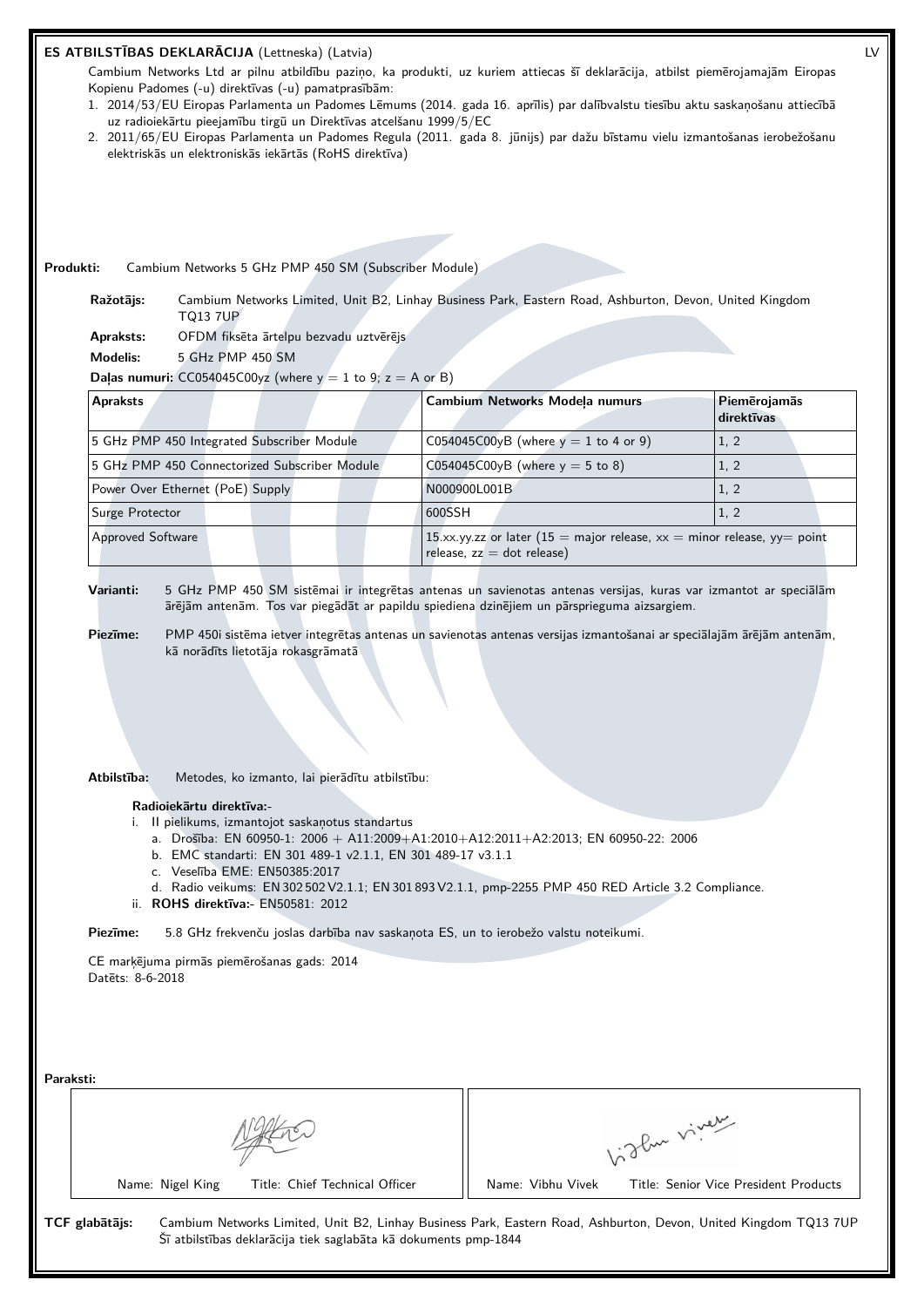| ryšio įrenginių tiekimu rinkai, suderinimo, panaikinanti direktyvą 1999/5/EC<br>2. 2011/65/EU 2011 m. birželio 8 d. Europos Parlamento ir Tarybos reglamentas dėl tam tikrų pavojingų medžiagų naudojimo<br>elektros ir elektroninėje įrangoje apribojimo (Pavojingų medžiagų naudojimo apribojimo direktyva) | 1. 2014/53/EU 2014 m. balandžio 16 d. Europos Parlamento ir Tarybos direktyva dėl valstybių narių įstatymų, susijusių su radijo                                                                                                                                                                                                                                            |                     |
|---------------------------------------------------------------------------------------------------------------------------------------------------------------------------------------------------------------------------------------------------------------------------------------------------------------|----------------------------------------------------------------------------------------------------------------------------------------------------------------------------------------------------------------------------------------------------------------------------------------------------------------------------------------------------------------------------|---------------------|
|                                                                                                                                                                                                                                                                                                               |                                                                                                                                                                                                                                                                                                                                                                            |                     |
|                                                                                                                                                                                                                                                                                                               |                                                                                                                                                                                                                                                                                                                                                                            |                     |
|                                                                                                                                                                                                                                                                                                               |                                                                                                                                                                                                                                                                                                                                                                            |                     |
| Produktai:<br>Cambium Networks 5 GHz PMP 450 SM (Subscriber Module)                                                                                                                                                                                                                                           |                                                                                                                                                                                                                                                                                                                                                                            |                     |
| Gamintojas:<br><b>TQ13 7UP</b>                                                                                                                                                                                                                                                                                | Cambium Networks Limited, Unit B2, Linhay Business Park, Eastern Road, Ashburton, Devon, United Kingdom                                                                                                                                                                                                                                                                    |                     |
| OFDM fiksuoto lauko belaidžio transceives<br>Apibūdinimas:                                                                                                                                                                                                                                                    |                                                                                                                                                                                                                                                                                                                                                                            |                     |
| <b>Modelis:</b><br>5 GHz PMP 450 SM                                                                                                                                                                                                                                                                           |                                                                                                                                                                                                                                                                                                                                                                            |                     |
| <b>Dalies numeriai:</b> CC054045C00yz (where $y = 1$ to 9; $z = A$ or B)                                                                                                                                                                                                                                      |                                                                                                                                                                                                                                                                                                                                                                            |                     |
| Apibūdinimas                                                                                                                                                                                                                                                                                                  | <b>Cambium Networks Modelio numeris</b>                                                                                                                                                                                                                                                                                                                                    | Taikomos direktyvos |
| 5 GHz PMP 450 Integrated Subscriber Module                                                                                                                                                                                                                                                                    | C054045C00yB (where $y = 1$ to 4 or 9)                                                                                                                                                                                                                                                                                                                                     | 1, 2                |
| 5 GHz PMP 450 Connectorized Subscriber Module                                                                                                                                                                                                                                                                 | C054045C00yB (where $y = 5$ to 8)                                                                                                                                                                                                                                                                                                                                          | 1, 2                |
| Power Over Ethernet (PoE) Supply                                                                                                                                                                                                                                                                              | N000900L001B                                                                                                                                                                                                                                                                                                                                                               | 1, 2                |
| Surge Protector                                                                                                                                                                                                                                                                                               | 600SSH                                                                                                                                                                                                                                                                                                                                                                     | 1, 2                |
| <b>Approved Software</b>                                                                                                                                                                                                                                                                                      | 15.xx.yy.zz or later (15 = major release, $xx$ = minor release, yy = point<br>release, $zz = dot$ release)                                                                                                                                                                                                                                                                 |                     |
|                                                                                                                                                                                                                                                                                                               |                                                                                                                                                                                                                                                                                                                                                                            |                     |
| Variantai:<br>Pastaba:<br>antenomis, kaip nurodyta vartotojo vadove.                                                                                                                                                                                                                                          | 5 GHz PMP 450 SM sistema apima integruotas antenos ir jungties antenų versijas, skirtas naudoti su specialiomis<br>išorinėmis antenomis. Jie gali būti tiekiami kartu su papildomais injekciniais įkrovikliais ir pertvaros apsaugos priemonėmis.<br>PMP 450i sistemoje yra integruotos antenos ir jungiamojo antenos versijos, skirtos naudoti su specialiomis išorinėmis |                     |
|                                                                                                                                                                                                                                                                                                               |                                                                                                                                                                                                                                                                                                                                                                            |                     |
| Atitiktis:<br>Atitikties įrodymui taikomi metodai:                                                                                                                                                                                                                                                            |                                                                                                                                                                                                                                                                                                                                                                            |                     |
| Radio Equipment Directive:-<br>i. Il priedas, kuriame naudojami suderinti standartai<br>b. EMC standartai: EN 301 489-1 v2.1.1, EN 301 489-17 v3.1.1<br>c. Sveikata EME: EN50385:2017<br>ii. ROHS direktyva:- EN50581: 2012                                                                                   | a. Saugumas: EN 60950-1: 2006 + A11:2009+A1:2010+A12:2011+A2:2013; EN 60950-22: 2006<br>d. Radijo veikimas: EN 302 502 V2.1.1; EN 301 893 V2.1.1, pmp-2255 PMP 450 RED Article 3.2 Compliance.                                                                                                                                                                             |                     |
| Pastaba:                                                                                                                                                                                                                                                                                                      | 5.8 GHz dažnių juostos veikimas ES nėra suderintas, ir jį riboja nacionaliniai teisės aktai.                                                                                                                                                                                                                                                                               |                     |
| CE ženklo pirmojo taikymo metai: 2014<br>Data: 8-6-2018                                                                                                                                                                                                                                                       |                                                                                                                                                                                                                                                                                                                                                                            |                     |
|                                                                                                                                                                                                                                                                                                               |                                                                                                                                                                                                                                                                                                                                                                            |                     |
|                                                                                                                                                                                                                                                                                                               |                                                                                                                                                                                                                                                                                                                                                                            |                     |
|                                                                                                                                                                                                                                                                                                               |                                                                                                                                                                                                                                                                                                                                                                            |                     |
| Parašai:                                                                                                                                                                                                                                                                                                      |                                                                                                                                                                                                                                                                                                                                                                            |                     |
|                                                                                                                                                                                                                                                                                                               | higher viner                                                                                                                                                                                                                                                                                                                                                               |                     |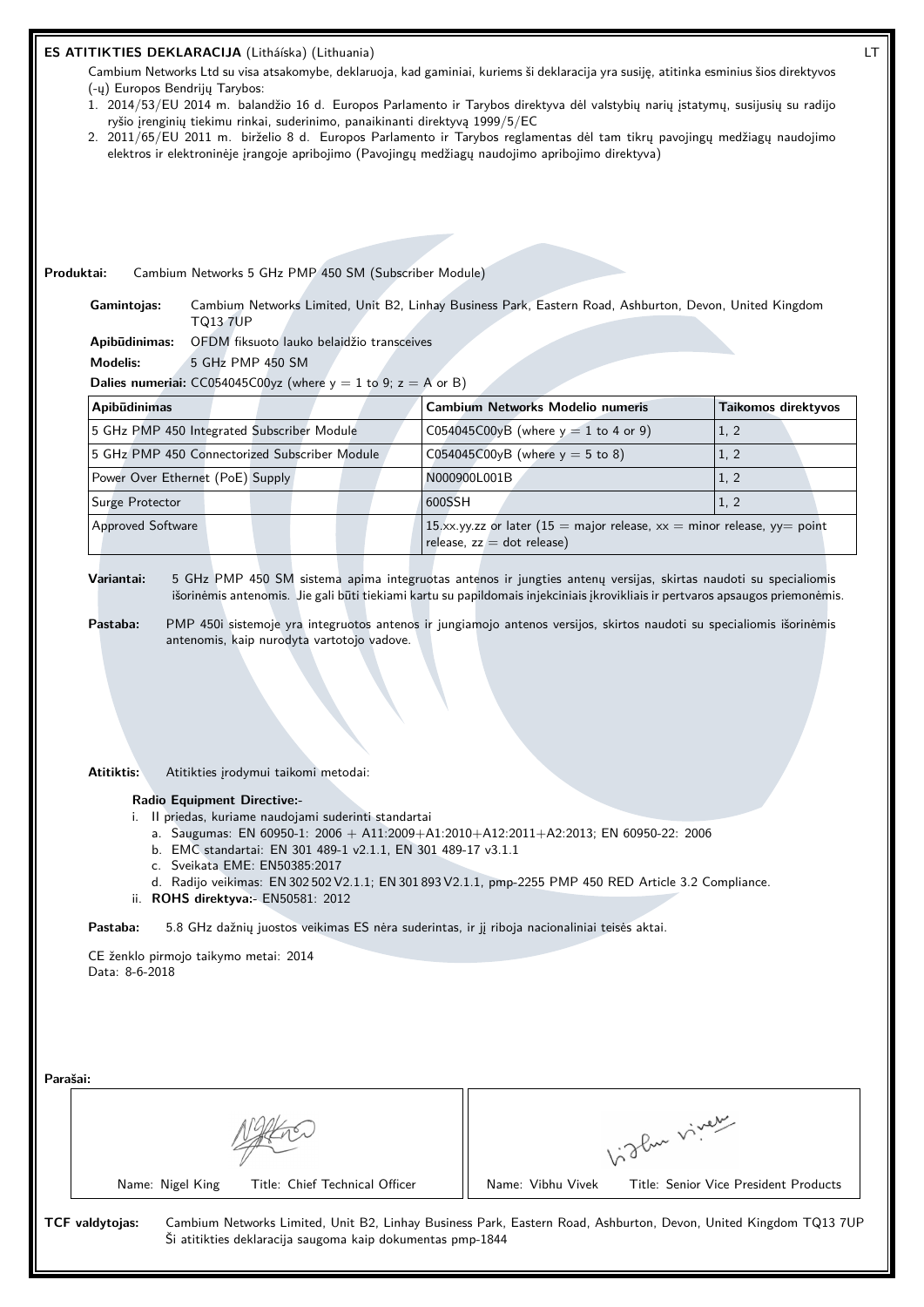# **DIKJARAZZJONI TA 'KONFORMITÀ TA' L-UE** (Maltneska) (Malta) MT

Cambium Networks Ltd tiddikjara taħt ir-responsabbiltà unika tagħha li l-prodotti, li magħhom tirrelata din id-dikjarazzjoni, jikkonformaw mar-rekwiżiti essenzjali applikabbli tad-Direttiva (jiet) li ġejja tal-Kunsill tal-Komunitajiet Ewropej:

- 1. 2014/53/EU tal-Parlament Ewropew u tal-Kunsill tas-16 ta 'April 2014 dwar l-armonizzazzjoni tal-liġijiet tal-Istati Membri relatati mat-tqegħid fis-suq ta' tagħmir tar-radju u li tħassar id-Direttiva 1999/5/EC
- 2. 2011/65/EU tal-Parlament Ewropew u tal-Kunsill tat-8 ta 'Ġunju 2011 dwar ir-restrizzjoni tal-użu ta' ċerti sustanzi perikolużi fit-tagħmir elettriku u elettroniku (Direttiva RoHS)

### **Prodotti:** Cambium Networks 5 GHz PMP 450 SM (Subscriber Module)

**Fabbrikant:** Cambium Networks Limited, Unit B2, Linhay Business Park, Eastern Road, Ashburton, Devon, United Kingdom TQ13 7UP

**Deskrizzjoni:** OFDM Transceiver Wireless Fixed Outdoor

**Mudell:** 5 GHz PMP 450 SM

**Numri ta 'parti:** CC054045C00yz (where  $y = 1$  to 9;  $z = A$  or B)

| <b>Deskrizzjoni</b>                           | <b>Cambium Networks Numru tal-Mudell</b>                                                                   | Direttivi applikabbli |  |
|-----------------------------------------------|------------------------------------------------------------------------------------------------------------|-----------------------|--|
| 5 GHz PMP 450 Integrated Subscriber Module    | C054045C00yB (where $y = 1$ to 4 or 9)                                                                     | 1, 2                  |  |
| 5 GHz PMP 450 Connectorized Subscriber Module | C054045C00yB (where $y = 5$ to 8)                                                                          | 1, 2                  |  |
| Power Over Ethernet (PoE) Supply              | N000900L001B                                                                                               | 1, 2                  |  |
| Surge Protector                               | 600SSH                                                                                                     | 1, 2                  |  |
| <b>Approved Software</b>                      | 15.xx.yy.zz or later (15 = major release, $xx$ = minor release, yy = point<br>$relesse, zz = dot release)$ |                       |  |

**Varjanti:** Is-sistema PMP 450 SM ta '5 GHz tinkludi antenni integrati u verżjonijiet ta' antenna konnettjonati għall-użu ma 'antenni esterni ddedikati. Dawn jistgħu jiġu pprovduti b'Intjetturi ta 'Qawwa u Sħiħ protettivi.

- **Nota:** Is-sistema PMP 450i tinkludi verżjonijiet ta 'Antenna Integrata u Konnessjonalizzata ta' l-Antenna għall-użu ma 'antenni Esterni Dedikati kif speċifikat fil-Gwida ta' l-Utenti.
- **Konformità:** Metodi użati biex juru l-konformità:

## **Direttiva dwar Tagħmir tar-Radju:-**

- i. Anness II bl-użu ta 'standards armonizzati
	- a. Sigurtà: EN 60950-1: 2006 + A11:2009+A1:2010+A12:2011+A2:2013; EN 60950-22: 2006
	- b. Standards EMC: EN 301 489-1 v2.1.1, EN 301 489-17 v3.1.1
	- c. Saħħa EME: EN50385:2017
- d. Prestazzjoni tar-radju: EN 302 502 V2.1.1; EN 301 893 V2.1.1, pmp-2255 PMP 450 RED Article 3.2 Compliance. ii. **Id-Direttiva ROHS:-** EN50581: 2012

**Nota:** It-tħaddim tal-medda ta 'frekwenzi 5.8 GHz mhuwiex armonizzat fl-UE u huwa ristrett b'regolamenti nazzjonali.

Sena ta 'l-ewwel applikazzjoni tal-marka CE: 2014 Datata: 8-6-2018

| Firem:                         |                                                                                                              |
|--------------------------------|--------------------------------------------------------------------------------------------------------------|
|                                | in the viver                                                                                                 |
| Title: Chief Technical Officer | Name: Vibhu Vivek                                                                                            |
| Name: Nigel King               | Title: Senior Vice President Products                                                                        |
| Konservatur tat-TCF:           | Cambium Networks Limited, Unit B2, Linhay Business Park, Eastern Road, Ashburton, Devon, United Kingdom TQ13 |
| 7UP.                           | Din id-Dikjarazzjoni ta 'Konformità hija mahzuna bhala dokument pmp-1844                                     |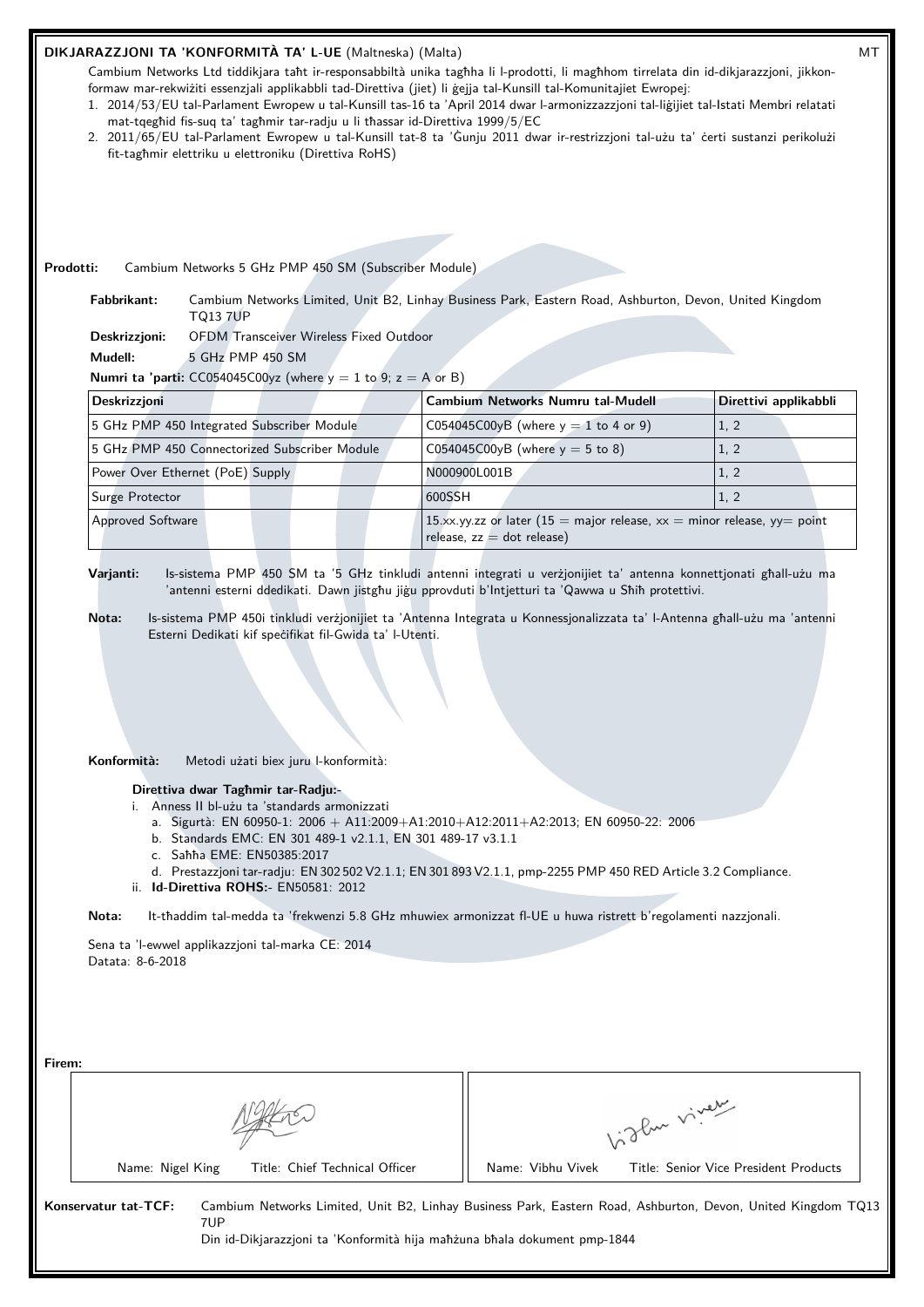#### **EU-VERKLARING VAN OVEREENSTEMMING** (Nederlands) NL

Cambium Networks Ltd verklaart op eigen verantwoordelijkheid dat de producten waarop deze verklaring betrekking heeft, voldoen aan de toepasselijke essentiële eisen van de volgende richtlijn (en) van de Raad van de Europese Gemeenschappen:

- 1. 2014/53/EU van het Europees Parlement en de Raad van 16 april 2014 betreffende de harmonisatie van de wetgevingen van de lidstaten inzake het op de markt aanbieden van radioapparatuur en tot intrekking van Richtlijn 1999/5/EC
- 2. 2011/65/EU van het Europees Parlement en de Raad van 8 juni 2011 betreffende de beperking van het gebruik van bepaalde gevaarlijke stoffen in elektrische en elektronische apparatuur (RoHS-richtlijn)

## **Producten:** Cambium Networks 5 GHz PMP 450 SM (Subscriber Module)

**Fabrikant:** Cambium Networks Limited, Unit B2, Linhay Business Park, Eastern Road, Ashburton, Devon, United Kingdom TQ13 7UP

**Beschrijving:** OFDM Vaste draadloze buiten transceiver

**Model:** 5 GHz PMP 450 SM

**Onderdeelnummers:**  $CC054045C00yz$  (where  $y = 1$  to 9;  $z = A$  or B)

| <b>Beschrijving</b>                           | <b>Cambium Networks Model Number</b>                                                                          | Toepasselijke<br>richtlijnen |
|-----------------------------------------------|---------------------------------------------------------------------------------------------------------------|------------------------------|
| 5 GHz PMP 450 Integrated Subscriber Module    | $CO54045CO0yB$ (where $y = 1$ to 4 or 9)                                                                      | 1, 2                         |
| 5 GHz PMP 450 Connectorized Subscriber Module | C054045C00yB (where $y = 5$ to 8)                                                                             | 1.2                          |
| Power Over Ethernet (PoE) Supply              | N000900L001B                                                                                                  | 1, 2                         |
| Surge Protector                               | 1600SSH                                                                                                       | 1, 2                         |
| <b>Approved Software</b>                      | 15.xx.yy.zz or later (15 = major release, $xx$ = minor release, yy = point<br>$relcase$ , $zz = dot$ release) |                              |

**Varianten:** Het 5 GHz PMP 450 SM-systeem bevat geïntegreerde antenne- en connectorantennes voor gebruik met speciale externe antennes. Deze kunnen worden geleverd met optionele power-injectoren en overspanningsbeveiligers..

**Notitie:** Het PMP 450i-systeem bevat geïntegreerde antenne- en connector-gestuurde antenneversies voor gebruik met speciale externe antennes zoals gespecificeerd in de gebruikershandleiding.

**Conformiteit:** Methoden die worden gebruikt om conformiteit aan te tonen:

#### **Richtlijn radioapparatuur:-**

- i. Bijlage II met behulp van geharmoniseerde normen
	- a. Veiligheid: EN 60950-1: 2006 + A11:2009+A1:2010+A12:2011+A2:2013; EN 60950-22: 2006
	- b. EMC-normen: EN 301 489-1 v2.1.1, EN 301 489-17 v3.1.1
	- c. Gezondheid EME: EN50385:2017
- d. Radioprestaties: EN 302 502 V2.1.1; EN 301 893 V2.1.1, pmp-2255 PMP 450 RED Article 3.2 Compliance. ii. **ROHS-richtlijn:-** EN50581: 2012

**Notitie:** De werking van de 5,8 GHz-frequentieband is niet geharmoniseerd in de EU en wordt beperkt door nationale voorschriften.

Jaar van eerste toepassing van CE-markering: 2014 Verouderd: 8-6-2018

**Handtekeningen:**

|                                                                                                      | glas viver                                                                                                   |
|------------------------------------------------------------------------------------------------------|--------------------------------------------------------------------------------------------------------------|
| Title: Chief Technical Officer<br>Name: Nigel King                                                   | Title: Senior Vice President Products<br>Name: Vibhu Vivek                                                   |
| Bewaarder van het TCF:<br>7UP<br>Deze conformiteitsverklaring wordt opgeslagen als document pmp-1844 | Cambium Networks Limited, Unit B2, Linhay Business Park, Eastern Road, Ashburton, Devon, United Kingdom TQ13 |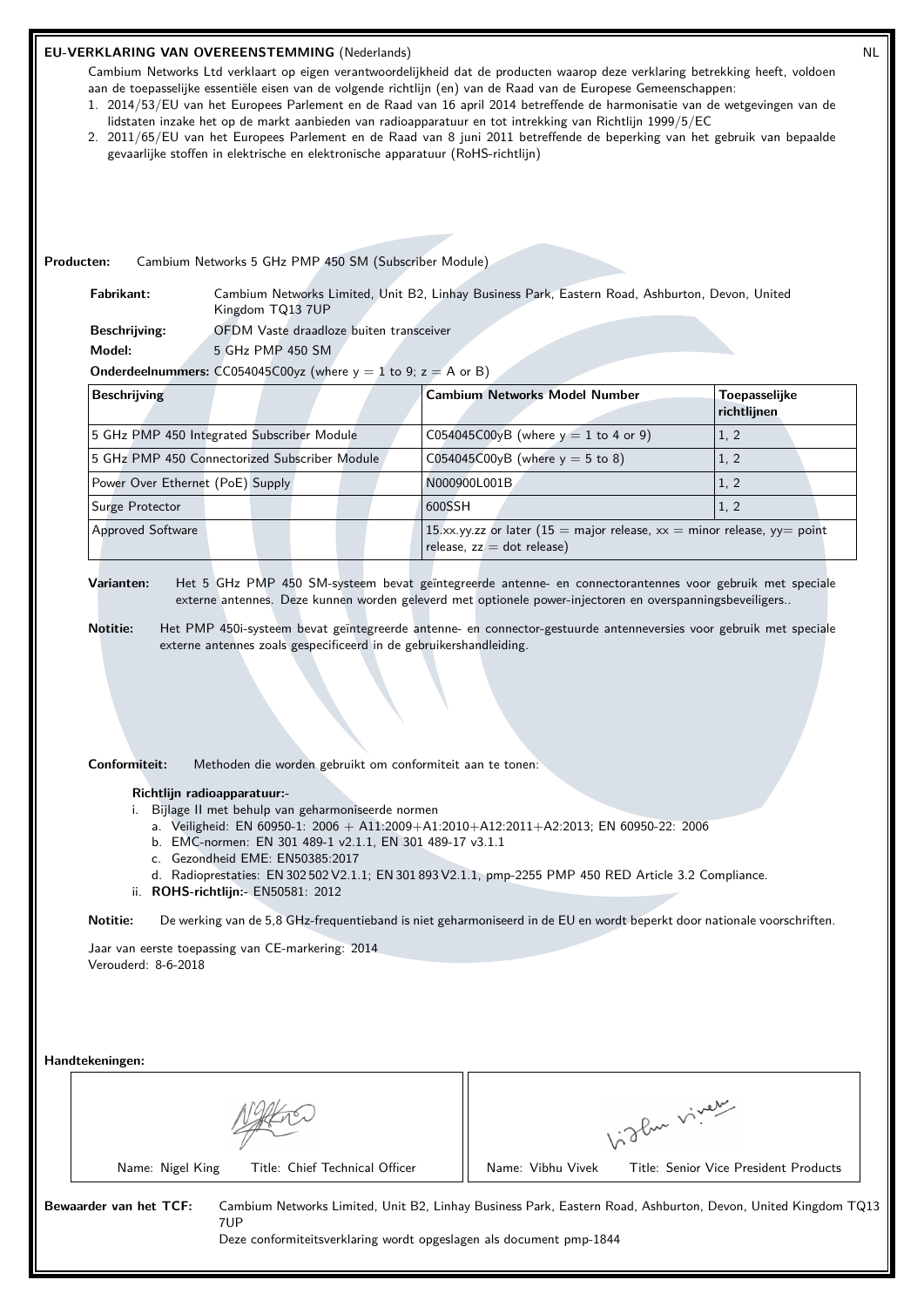#### **EU-ERKLÆRING OM OVERENSSTEMMELSE** (Norsk) (Norway) NO

Cambium Networks Ltd erklærer på eget ansvar at produktene som denne erklæringen vedrører, overholder de gjeldende grunnleggende kravene i følgende direktiv (er) av Rådet for De europeiske fellesskap:

- 1. 2014/53/EU av Europaparlamentet og Rådet av 16. april 2014 om harmonisering av medlemsstaternes lovgivning om tilgjengeliggjøring på markedet av radioutstyr og opphevelse av direktiv 1999/5/EC
- 2. 2011/65/EU av Europaparlamentet og Rådet av 8. juni 2011 om begrensning av bruken av visse farlige stoffer i elektrisk og elektronisk utstyr (RoHS-direktivet)

**Produkter:** Cambium Networks 5 GHz PMP 450 SM (Subscriber Module)

**Produsent:** Cambium Networks Limited, Unit B2, Linhay Business Park, Eastern Road, Ashburton, Devon, United Kingdom TQ13 7UP

**Beskrivelse:** OFDM Fast Outdoor Wireless Transceivere

**Modell:** 5 GHz PMP 450 SM

**Artikkelnummer:** CC054045C00yz (where  $y = 1$  to 9;  $z = A$  or B)

| <b>Beskrivelse</b>                            | <b>Cambium Networks Modellnummer</b><br>Gjeldende direktiver                                               |      |  |
|-----------------------------------------------|------------------------------------------------------------------------------------------------------------|------|--|
| 5 GHz PMP 450 Integrated Subscriber Module    | $CO54045CO0yB$ (where $y = 1$ to 4 or 9)                                                                   | 1, 2 |  |
| 5 GHz PMP 450 Connectorized Subscriber Module | $\sqrt{0.054045000yB}$ (where $y = 5$ to 8)                                                                | 1, 2 |  |
| Power Over Ethernet (PoE) Supply              | N000900L001B<br>1, 2                                                                                       |      |  |
| Surge Protector                               | 600SSH                                                                                                     | 1, 2 |  |
| <b>Approved Software</b>                      | 15.xx.yy.zz or later (15 = major release, $xx$ = minor release, yy = point<br>release, $zz = dot$ release) |      |  |

**Varianter:** 5 GHz PMP 450 SM-systemet inkluderer integrerte antenner og tilkoblede antennversjoner for bruk med dedikerte eksterne antenner. Disse kan leveres med ekstra strøminnsprøytning og overspenningsvern.

**Merk:** PMP 450i-systemet inneholder integrerte antenn- og koblingsantennerversjoner for bruk med dedikerte eksterne antenner som angitt i brukerhåndboken.

**Overensstemmelse:** Metoder som brukes til å demonstrere samsvar:

#### **Direktiv om radioutstyr:-**

i. Vedlegg II ved bruk av harmoniserte standarder

- a. Sikkerhet: EN 60950-1: 2006 + A11:2009+A1:2010+A12:2011+A2:2013; EN 60950-22: 2006
- b. EMC standarder: EN 301 489-1 v2.1.1, EN 301 489-17 v3.1.1
- c. Helse EME: EN50385:2017
- d. Radio ytelse: EN 302 502 V2.1.1; EN 301 893 V2.1.1, pmp-2255 PMP 450 RED Article 3.2 Compliance.
- ii. **ROHS-direktivet:-** EN50581: 2012

**Merk:** Drift av 5,8 GHz-frekvensbåndet er ikke harmonisert i EU og er begrenset av nasjonale forskrifter.

År for første påføring av CE-merket: 2014 Datert: 8-6-2018

Vidley viney

Name: Nigel King Title: Chief Technical Officer | Name: Vibhu Vivek Title: Senior Vice President Products

**Signaturer:**

**Keeper av TCF:** Cambium Networks Limited, Unit B2, Linhay Business Park, Eastern Road, Ashburton, Devon, United Kingdom TQ13 7UP Denne samsvarserklæringen er lagret som dokument pmp-1844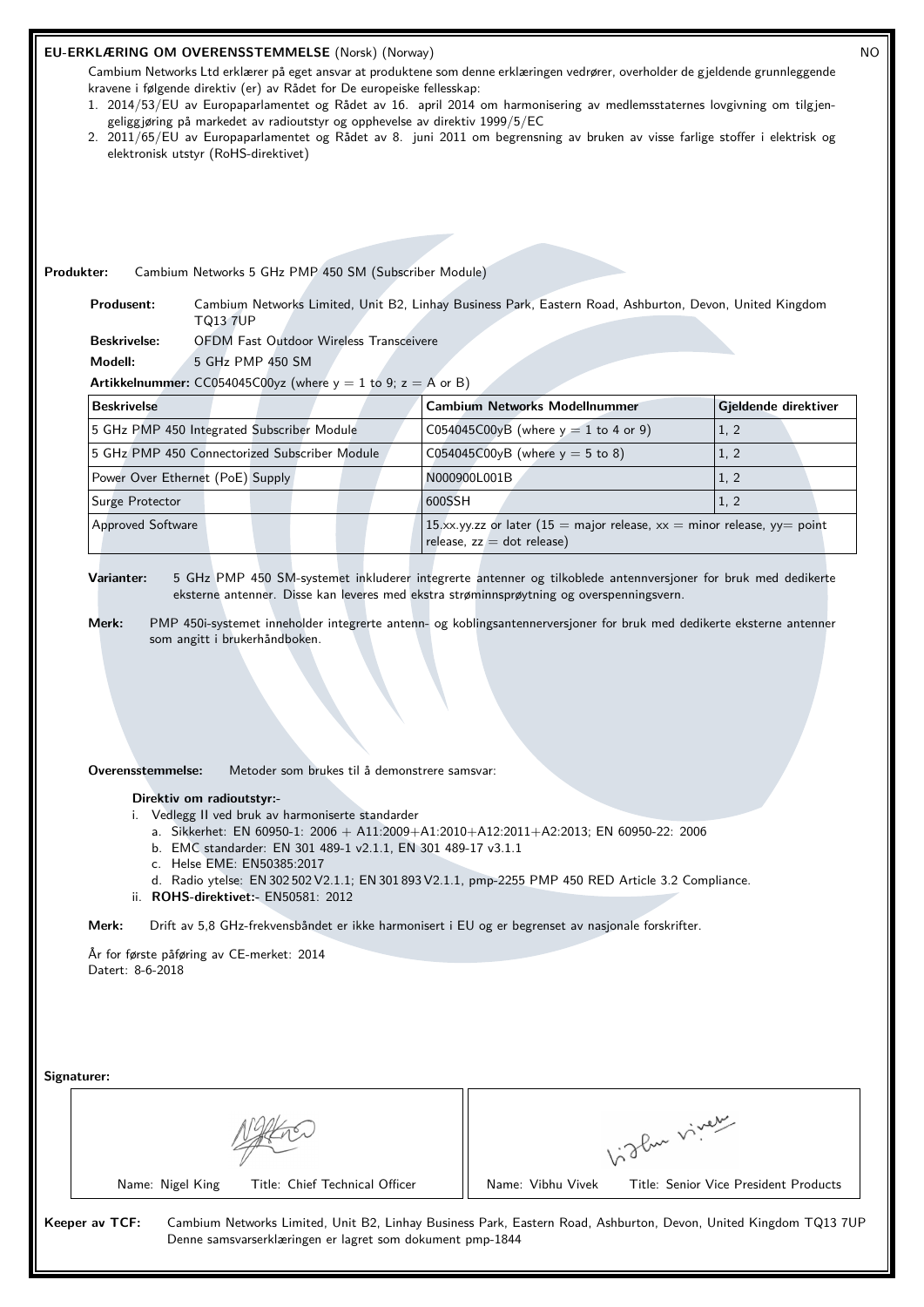| kich odnoszących się do udostępniania na rynku urządzeń radiowych i uchylająca dyrektywę 1999/5/EC<br>2. 2011/65/EU Parlamentu Europejskiego i Rady z dnia 8 czerwca 2011 r. w sprawie ograniczenia stosowania niektórych niebez-<br>piecznych substancji w sprzęcie elektrycznym i elektronicznym (dyrektywa RoHS) | zgodne z mającymi zastosowanie zasadniczymi wymogami następującej dyrektywy Rady (ów) Rady Wspólnot Europejskich:<br>1. 2014/53/EU Parlamentu Europejskiego i Rady z dnia 16 kwietnia 2014 r. w sprawie harmonizacji ustawodawstw Państw Członkows-                                                                                    |                          |
|---------------------------------------------------------------------------------------------------------------------------------------------------------------------------------------------------------------------------------------------------------------------------------------------------------------------|----------------------------------------------------------------------------------------------------------------------------------------------------------------------------------------------------------------------------------------------------------------------------------------------------------------------------------------|--------------------------|
|                                                                                                                                                                                                                                                                                                                     |                                                                                                                                                                                                                                                                                                                                        |                          |
|                                                                                                                                                                                                                                                                                                                     |                                                                                                                                                                                                                                                                                                                                        |                          |
| Cambium Networks 5 GHz PMP 450 SM (Subscriber Module)<br>Produkty:                                                                                                                                                                                                                                                  |                                                                                                                                                                                                                                                                                                                                        |                          |
| Producent:                                                                                                                                                                                                                                                                                                          | Cambium Networks Limited, Unit B2, Linhay Business Park, Eastern Road, Ashburton, Devon, United Kingdom                                                                                                                                                                                                                                |                          |
| <b>TQ13 7UP</b><br>OFDM Stały zewnętrzny bezprzewodowy nadajnik-odbiornik<br>Opis:                                                                                                                                                                                                                                  |                                                                                                                                                                                                                                                                                                                                        |                          |
| Model:<br>5 GHz PMP 450 SM                                                                                                                                                                                                                                                                                          |                                                                                                                                                                                                                                                                                                                                        |                          |
| Numer części: CC054045C00yz (where $y = 1$ to 9; $z = A$ or B)                                                                                                                                                                                                                                                      |                                                                                                                                                                                                                                                                                                                                        |                          |
| Opis                                                                                                                                                                                                                                                                                                                | Cambium Networks Numer modelu                                                                                                                                                                                                                                                                                                          | Odpowiednie<br>dyrektywy |
| 5 GHz PMP 450 Integrated Subscriber Module                                                                                                                                                                                                                                                                          | C054045C00yB (where $y = 1$ to 4 or 9)                                                                                                                                                                                                                                                                                                 | 1, 2                     |
| 5 GHz PMP 450 Connectorized Subscriber Module                                                                                                                                                                                                                                                                       | C054045C00yB (where $y = 5$ to 8)                                                                                                                                                                                                                                                                                                      | 1, 2                     |
| Power Over Ethernet (PoE) Supply                                                                                                                                                                                                                                                                                    | N000900L001B                                                                                                                                                                                                                                                                                                                           | 1, 2                     |
| Surge Protector                                                                                                                                                                                                                                                                                                     | 600SSH                                                                                                                                                                                                                                                                                                                                 | 1, 2                     |
| Approved Software                                                                                                                                                                                                                                                                                                   | 15.xx.yy.zz or later (15 = major release, $xx$ = minor release, yy = point<br>release, $zz = dot$ release)                                                                                                                                                                                                                             |                          |
| zewnętrznymi zgodnie z instrukcją obsługi.                                                                                                                                                                                                                                                                          | System PMP 450 SM 5 GHz zawiera zintegrowaną antenę i konektory antenowe do użytku z dedykowanymi antenami<br>zewnętrznymi. Mogą być one dostarczane z opcjonalnymi wtryskiwaczami zasilania i ogranicznikami przepięć.<br>System PMP 450i zawiera wersje zintegrowanej anteny i konektorowej anteny do użytku z dedykowanymi antenami |                          |
|                                                                                                                                                                                                                                                                                                                     |                                                                                                                                                                                                                                                                                                                                        |                          |
| <b>Warianty:</b><br>Uwaga:                                                                                                                                                                                                                                                                                          |                                                                                                                                                                                                                                                                                                                                        |                          |
| Zgodność:<br>Metody stosowane do wykazania zgodności:<br>Dyrektywa w sprawie urządzeń radiowych:-<br>i. Załącznik II wykorzystujący zharmonizowane normy<br>b. Standardy EMC: EN 301 489-1 v2.1.1, EN 301 489-17 v3.1.1<br>c. Zdrowie EME: EN50385:2017                                                             | a. Bezpieczeństwo: EN 60950-1: 2006 + A11:2009+A1:2010+A12:2011+A2:2013; EN 60950-22: 2006<br>d. Wydajność radiowa: EN 302 502 V2.1.1; EN 301 893 V2.1.1, pmp-2255 PMP 450 RED Article 3.2 Compliance.                                                                                                                                 |                          |
| ii. Dyrektywa ROHS:- EN50581: 2012                                                                                                                                                                                                                                                                                  | Działanie pasma częstotliwości 5,8 GHz nie jest zharmonizowane w UE i jest ograniczone przepisami krajowymi.                                                                                                                                                                                                                           |                          |
|                                                                                                                                                                                                                                                                                                                     |                                                                                                                                                                                                                                                                                                                                        |                          |
|                                                                                                                                                                                                                                                                                                                     |                                                                                                                                                                                                                                                                                                                                        |                          |
|                                                                                                                                                                                                                                                                                                                     |                                                                                                                                                                                                                                                                                                                                        |                          |
|                                                                                                                                                                                                                                                                                                                     |                                                                                                                                                                                                                                                                                                                                        |                          |
| Uwaga:<br>Rok pierwszego zgłoszenia znaku CE: 2014<br>Przestarzały: 8-6-2018<br>Podpisy:                                                                                                                                                                                                                            | light vivey                                                                                                                                                                                                                                                                                                                            |                          |

**Opiekun TCF:** Cambium Networks Limited, Unit B2, Linhay Business Park, Eastern Road, Ashburton, Devon, United Kingdom TQ13 7UP Niniejsza Deklaracja zgodności jest przechowywana jako dokument pmp-1844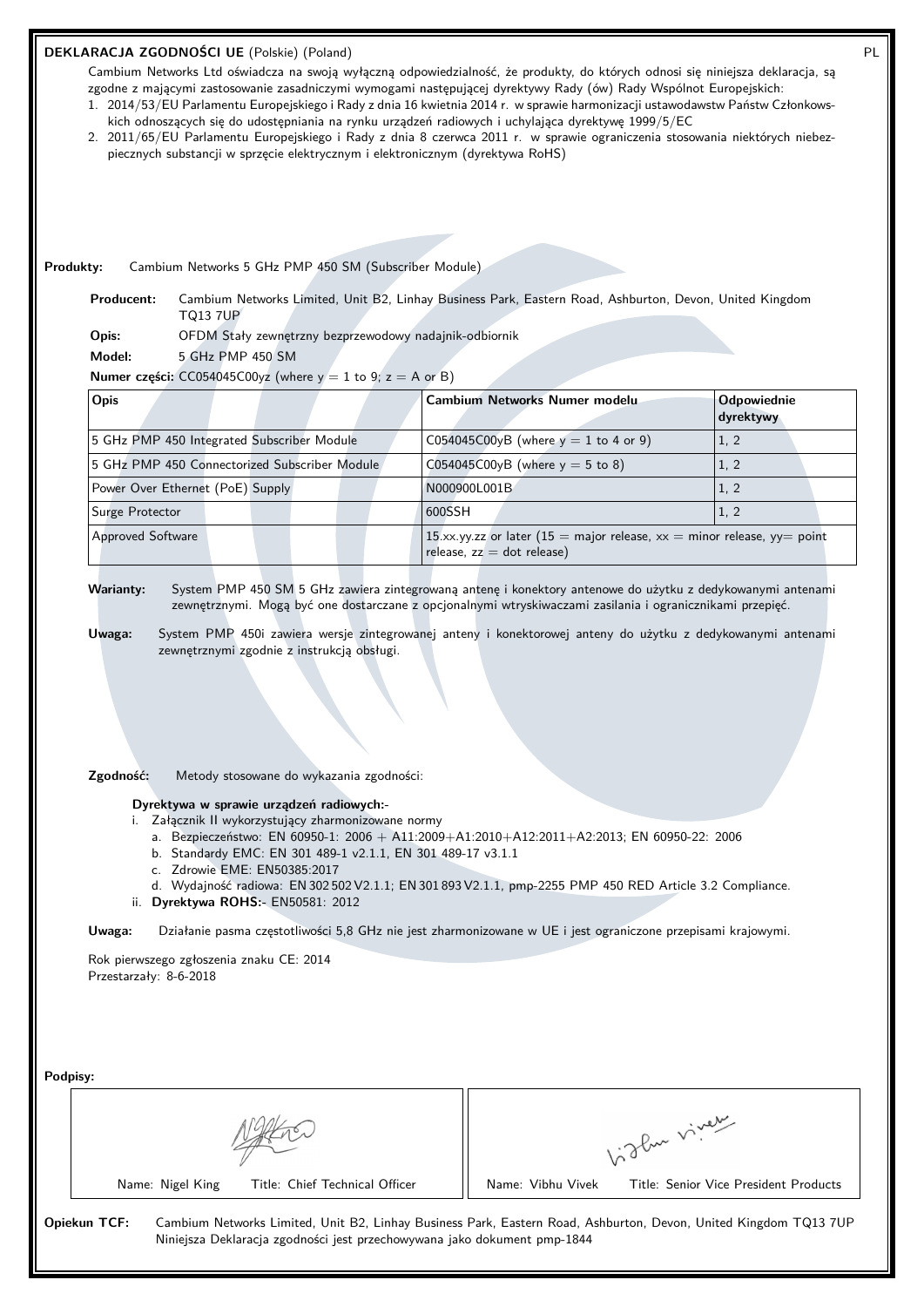#### **DECLARAÇÃO DE CONFORMIDADE DA UE** (Português) (Portugal) PT

Cambium Networks Ltd declara, sob a sua única e inteira responsabilidade, que os produtos a que esta declaração se refere estão em conformidade com os requisitos essenciais aplicáveis da (s) seguinte (s) Directiva (s) do Conselho das Comunidades Europeias.: 1. 2014/53/EU do Parlamento Europeu e do Conselho, de 16 de abril de 2014, relativa à harmonização das legislações dos Estados-

- Membros respeitantes à disponibilização no mercado de equipamentos de rádio e que revoga a Diretiva 1999/5/EC
- 2. 2011/65/EU do Parlamento Europeu e do Conselho, de 8 de junho de 2011, relativa à restrição do uso de determinadas substâncias perigosas em equipamentos elétricos e eletrónicos (Diretiva RSP)

**Produtos:** Cambium Networks 5 GHz PMP 450 SM (Subscriber Module)

**Fabricante:** Cambium Networks Limited, Unit B2, Linhay Business Park, Eastern Road, Ashburton, Devon, United Kingdom TQ13 7UP **Descrição:** Transceptor Sem Fio Ao Ar Livre Fixo OFDM

**Modelo:** 5 GHz PMP 450 SM

**Números de peça:**  $CC054045C00yz$  (where  $y = 1$  to 9;  $z = A$  or B)

| <b>Descricão</b>                              | Cambium Networks Número do Modelo                                                                          | Diretrizes Aplicáveis |  |
|-----------------------------------------------|------------------------------------------------------------------------------------------------------------|-----------------------|--|
| 5 GHz PMP 450 Integrated Subscriber Module    | $CO54045CO0yB$ (where $y = 1$ to 4 or 9)                                                                   | 1, 2                  |  |
| 5 GHz PMP 450 Connectorized Subscriber Module | C054045C00yB (where $y = 5$ to 8)                                                                          | 1, 2                  |  |
| Power Over Ethernet (PoE) Supply              | N000900L001B                                                                                               | (1, 2)                |  |
| Surge Protector                               | 600SSH                                                                                                     | 1, 2                  |  |
| <b>Approved Software</b>                      | 15.xx.yy.zz or later (15 = major release, $xx$ = minor release, yy = point<br>$relesse, zz = dot release)$ |                       |  |

**Variantes:** O sistema PMP 450 SM de 5 GHz inclui antena integrada e versões de antenas conectadas para uso com antenas externas dedicadas. Estes podem ser fornecidos com injetores de energia opcionais e protetores contra surtos.

**Nota:** O sistema PMP 450i inclui as versões Antena Integrada e Antena Conectorizada para uso com antenas Externas Dedicadas, conforme especificado no Guia do Usuário.

**Conformidade:** Métodos usados para demonstrar conformidade:

**Diretiva de equipamentos de rádio:-**

- i. Anexo II, utilizando normas harmonizadas
	- a. Segurança: EN 60950-1: 2006 + A11:2009+A1:2010+A12:2011+A2:2013; EN 60950-22: 2006
	- b. Padrões EMC: EN 301 489-1 v2.1.1, EN 301 489-17 v3.1.1
	- c. Saúde EME: EN50385:2017
	- d. Desempenho de rádio: EN 302 502 V2.1.1; EN 301 893 V2.1.1, pmp-2255 PMP 450 RED Article 3.2 Compliance.

ii. **Diretriz ROHS:-** EN50581: 2012

**Nota:** O funcionamento da faixa de frequências de 5,8 GHz não está harmonizado na UE e é restringido por regulamentos nacionais.

Ano da primeira aplicação da marca CE: 2014 Datado: 8-6-2018

| Assinaturas:                                                                             |                                                                                                                  |
|------------------------------------------------------------------------------------------|------------------------------------------------------------------------------------------------------------------|
|                                                                                          | 1. The viver                                                                                                     |
| Title: Chief Technical Officer<br>Name: Nigel King                                       | Title: Senior Vice President Products<br>Name: Vibhu Vivek                                                       |
| Guardião do TCF:<br>Esta Declaração de Conformidade é armazenada como documento pmp-1844 | Cambium Networks Limited, Unit B2, Linhay Business Park, Eastern Road, Ashburton, Devon, United Kingdom TQ13 7UP |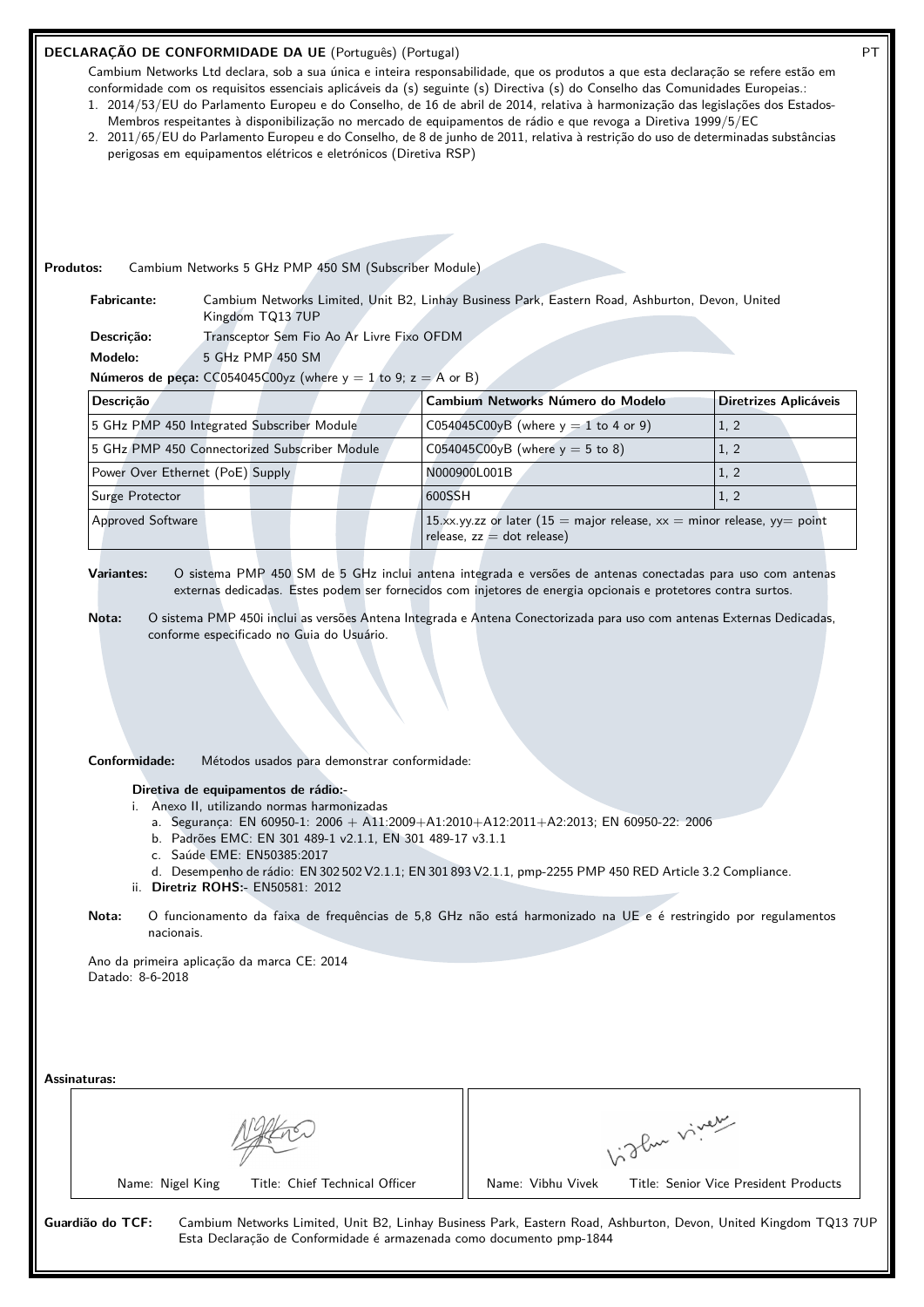#### **DECLARAȚIA DE CONFORMITATE A UE** (Română) (Romania) RO

Cambium Networks Ltd declară pe răspunderea sa exclusivă că produsele la care se referă această declarație sunt conforme cu cerințele esențiale aplicabile din următoarea directivă (directive) a Consiliului Comunităților Europene:

- 1. 2014/53/EU al Parlamentului European și al Consiliului din 16 aprilie 2014 privind armonizarea legislațiilor statelor membre referitoare la punerea la dispoziție pe piață a echipamentelor radio și de abrogare a Directivei 1999/5/EC
- 2. 2011/65/EU al Parlamentului European și al Consiliului din 8 iunie 2011 privind restricționarea utilizării anumitor substanțe periculoase în echipamentele electrice și electronice (Directiva RoHS)

# **Produse:** Cambium Networks 5 GHz PMP 450 SM (Subscriber Module)

**Producător:** Cambium Networks Limited, Unit B2, Linhay Business Park, Eastern Road, Ashburton, Devon, United Kingdom TQ13 7UP

**Descriere:** OFDM cu transmisie wireless wireless fixăe

**Model:** 5 GHz PMP 450 SM

**Numere de numere:**  $CC054045C00yz$  (where  $y = 1$  to 9;  $z = A$  or B)

| <b>Descriere</b>                              | Cambium Networks Număr de model                                                                            | Directivele aplicabile |
|-----------------------------------------------|------------------------------------------------------------------------------------------------------------|------------------------|
| 5 GHz PMP 450 Integrated Subscriber Module    | C054045C00yB (where $y = 1$ to 4 or 9)                                                                     | 1, 2                   |
| 5 GHz PMP 450 Connectorized Subscriber Module | C054045C00yB (where $y = 5$ to 8)                                                                          | 1, 2                   |
| Power Over Ethernet (PoE) Supply              | N000900L001B                                                                                               | 1, 2                   |
| Surge Protector                               | 600SSH                                                                                                     | 1, 2                   |
| <b>Approved Software</b>                      | 15.xx.yy.zz or later (15 = major release, $xx$ = minor release, yy = point<br>release, $zz = dot$ release) |                        |

**Variante:** Sistemul PMP 450 SM de 5 GHz include versiuni integrate de antene și conectori pentru antene pentru utilizarea cu antene externe dedicate. Acestea pot fi livrate cu injectori opționali de putere și dispozitive de protecție împotriva supratensiunii.

**Notă:** Sistemul PMP 450i include versiuni antena integrată și antenă conectorizată pentru utilizarea cu antene externe dedicate, așa cum este specificat în ghidul utilizatorului.

#### **Conformitate:** Metode utilizate pentru demonstrarea conformității:

**Directiva privind echipamentele radio:-**

- i. Anexa II, utilizând standarde armonizate
	- a. Siguranță: EN 60950-1: 2006 + A11:2009+A1:2010+A12:2011+A2:2013; EN 60950-22: 2006
	- b. Standardele EMC: EN 301 489-1 v2.1.1, EN 301 489-17 v3.1.1
	- c. Sănătate EME: EN50385:2017
- d. Performanță radio: EN 302 502 V2.1.1; EN 301 893 V2.1.1, pmp-2255 PMP 450 RED Article 3.2 Compliance. ii. **Directiva ROHS:-** EN50581: 2012

**Notă:** Funcționarea benzii de frecvență de 5,8 GHz nu este armonizată în UE și este limitată de reglementările naționale.

Anul primei aplicări a mărcii CE: 2014 Datat: 8-6-2018

| Semnături:                   |                                                                             |                   |                                                                                                              |
|------------------------------|-----------------------------------------------------------------------------|-------------------|--------------------------------------------------------------------------------------------------------------|
|                              |                                                                             |                   | 1. The viver                                                                                                 |
| Name: Nigel King             | Title: Chief Technical Officer                                              | Name: Vibhu Vivek | Title: Senior Vice President Products                                                                        |
| <b>Administrator al TCF:</b> | 7UP<br>Această Declaratie de Conformitate este stocată ca document pmp-1844 |                   | Cambium Networks Limited, Unit B2, Linhay Business Park, Eastern Road, Ashburton, Devon, United Kingdom TQ13 |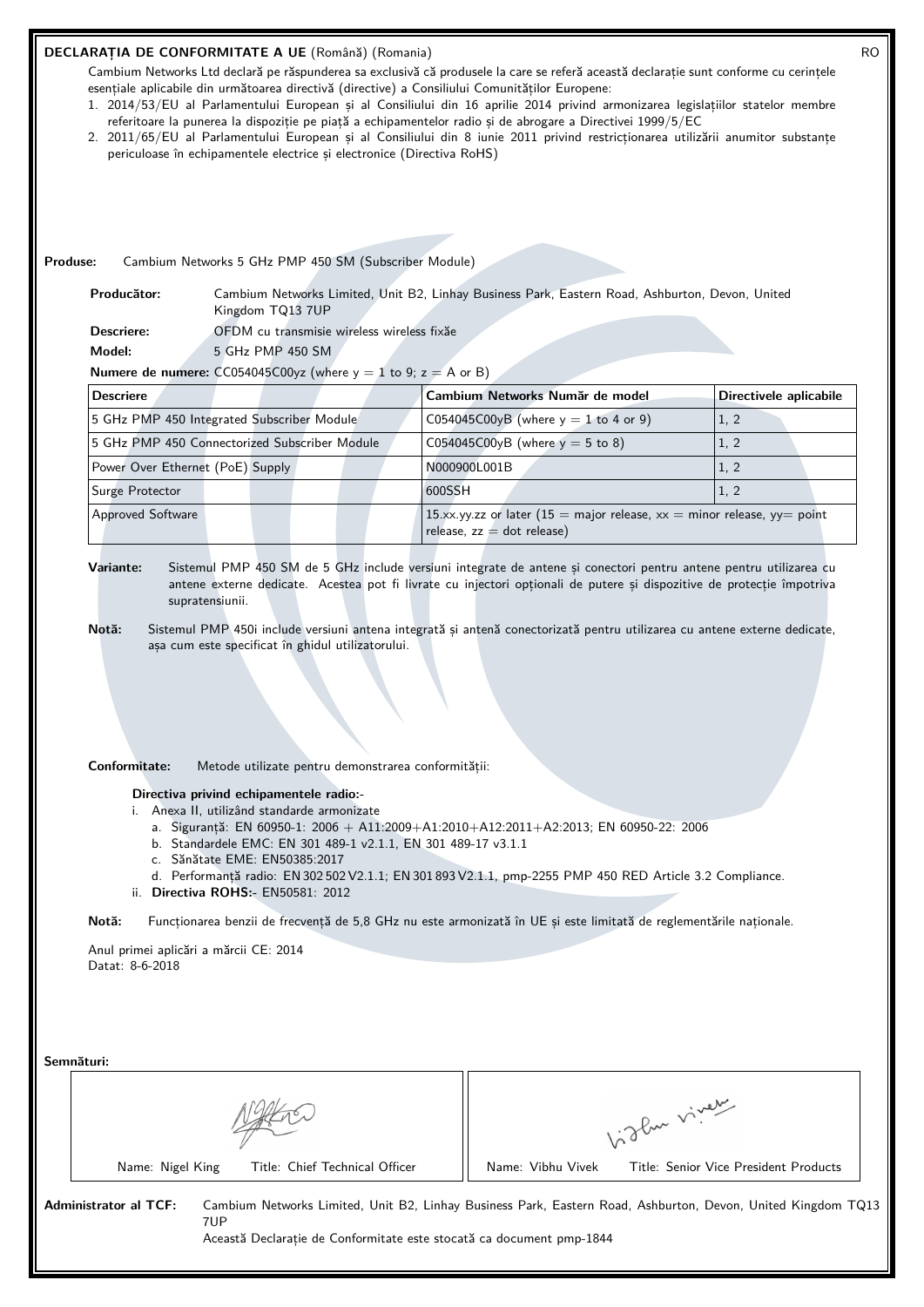| EÚ VYHLÁSENIE O ZHODE (Slovenský) (Slovakia)<br>Cambium Networks Ltd vyhlasuje na svoju vlastnú zodpovednosť, že výrobky, na ktoré sa vzťahuje toto vyhlásenie, sú v súlade s<br>platnými základnými požiadavkami nasledujúcej smernice (-ov) Rady Európskych spoločenstiev:<br>1. 2014/53/EU Európskeho parlamentu a Rady zo 16. apríla 2014 o zosúladení právnych predpisov členských štátov týkajúcich sa<br>sprístupnenia rádiových zariadení na trhu a o zrušení smernice Európskeho parlamentu a Rady 1999/5/EC<br>2. 2011/65/EU Európskeho parlamentu a Rady z 8. júna 2011 o obmedzení používania určitých nebezpečných látok v elektrických<br>a elektronických zariadeniach (smernica o ONL) |        |                                                                                                            |                                       |                       | SK |
|--------------------------------------------------------------------------------------------------------------------------------------------------------------------------------------------------------------------------------------------------------------------------------------------------------------------------------------------------------------------------------------------------------------------------------------------------------------------------------------------------------------------------------------------------------------------------------------------------------------------------------------------------------------------------------------------------------|--------|------------------------------------------------------------------------------------------------------------|---------------------------------------|-----------------------|----|
|                                                                                                                                                                                                                                                                                                                                                                                                                                                                                                                                                                                                                                                                                                        |        |                                                                                                            |                                       |                       |    |
| Produkty:<br>Cambium Networks 5 GHz PMP 450 SM (Subscriber Module)                                                                                                                                                                                                                                                                                                                                                                                                                                                                                                                                                                                                                                     |        |                                                                                                            |                                       |                       |    |
| Cambium Networks Limited, Unit B2, Linhay Business Park, Eastern Road, Ashburton, Devon, United Kingdom TQ13<br>Výrobca:<br>7UP                                                                                                                                                                                                                                                                                                                                                                                                                                                                                                                                                                        |        |                                                                                                            |                                       |                       |    |
| OFDM Pevný vonkajší bezdrôtový vysielač s prijímačom<br>Popis:                                                                                                                                                                                                                                                                                                                                                                                                                                                                                                                                                                                                                                         |        |                                                                                                            |                                       |                       |    |
| Model:<br>5 GHz PMP 450 SM                                                                                                                                                                                                                                                                                                                                                                                                                                                                                                                                                                                                                                                                             |        |                                                                                                            |                                       |                       |    |
| Čísla častí: CC054045C00yz (where $y = 1$ to 9; $z = A$ or B)                                                                                                                                                                                                                                                                                                                                                                                                                                                                                                                                                                                                                                          |        |                                                                                                            |                                       |                       |    |
| <b>Popis</b>                                                                                                                                                                                                                                                                                                                                                                                                                                                                                                                                                                                                                                                                                           |        | Cambium Networks Číslo modelu                                                                              |                                       | Uplatniteľné smernice |    |
| 5 GHz PMP 450 Integrated Subscriber Module                                                                                                                                                                                                                                                                                                                                                                                                                                                                                                                                                                                                                                                             |        | C054045C00yB (where $y = 1$ to 4 or 9)                                                                     |                                       | 1, 2                  |    |
| 5 GHz PMP 450 Connectorized Subscriber Module                                                                                                                                                                                                                                                                                                                                                                                                                                                                                                                                                                                                                                                          |        | C054045C00yB (where $y = 5$ to 8)                                                                          |                                       | 1, 2                  |    |
| Power Over Ethernet (PoE) Supply                                                                                                                                                                                                                                                                                                                                                                                                                                                                                                                                                                                                                                                                       |        | N000900L001B                                                                                               |                                       | 1, 2                  |    |
| Surge Protector                                                                                                                                                                                                                                                                                                                                                                                                                                                                                                                                                                                                                                                                                        | 600SSH |                                                                                                            |                                       | 1, 2                  |    |
| Approved Software                                                                                                                                                                                                                                                                                                                                                                                                                                                                                                                                                                                                                                                                                      |        | 15.xx.yy.zz or later (15 = major release, $xx$ = minor release, yy = point<br>release, $zz = dot$ release) |                                       |                       |    |
| Zhoda:<br>Metódy používané na preukázanie zhody:<br>Smernica o rádiovom zariadení:-<br>i. V prílohe II s použitím harmonizovaných noriem<br>a. bezpečnosť: EN 60950-1: 2006 + A11:2009+A1:2010+A12:2011+A2:2013; EN 60950-22: 2006<br>b. Normy EMC: EN 301 489-1 v2.1.1, EN 301 489-17 v3.1.1<br>c. Zdravie EME: EN50385:2017<br>d. Rádiový výkon: EN 302 502 V2.1.1; EN 301 893 V2.1.1, pmp-2255 PMP 450 RED Article 3.2 Compliance.<br>ii. Smernica ROHS:- EN50581: 2012<br>Prevádzka frekvenčného pásma 5,8 GHz nie je v EÚ harmonizovaná a je obmedzená národnými predpismi.<br>Poznámka:<br>Rok prvého uplatnenia značky CE: 2014<br>Datovaný: 8-6-2018<br>Podpisy:                               |        |                                                                                                            |                                       |                       |    |
|                                                                                                                                                                                                                                                                                                                                                                                                                                                                                                                                                                                                                                                                                                        |        |                                                                                                            |                                       |                       |    |
|                                                                                                                                                                                                                                                                                                                                                                                                                                                                                                                                                                                                                                                                                                        |        |                                                                                                            | birthe vivey                          |                       |    |
| Name: Nigel King<br>Title: Chief Technical Officer                                                                                                                                                                                                                                                                                                                                                                                                                                                                                                                                                                                                                                                     |        | Name: Vibhu Vivek                                                                                          | Title: Senior Vice President Products |                       |    |
| Strážca TCF:<br>Cambium Networks Limited, Unit B2, Linhay Business Park, Eastern Road, Ashburton, Devon, United Kingdom TQ13 7UP<br>Toto vyhlásenie o zhode sa ukladá ako dokument pmp-1844                                                                                                                                                                                                                                                                                                                                                                                                                                                                                                            |        |                                                                                                            |                                       |                       |    |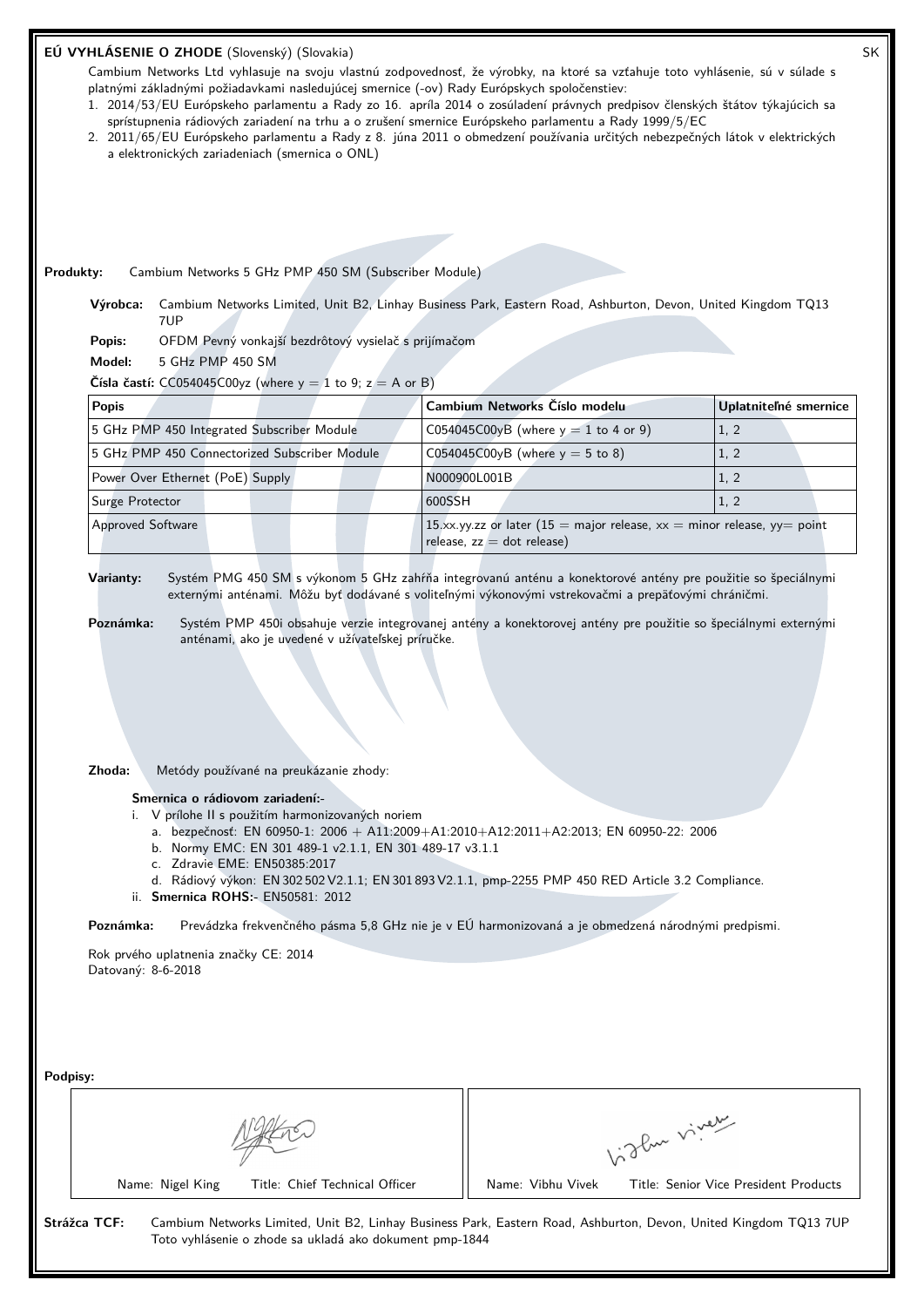| EÚ VYHLÁSENIE O ZHODE (Slovenija) (Slovenia)<br>Cambium Networks Ltd s svojo izključno odgovornostjo izjavlja, da so proizvodi, na katere se nanaša ta izjava, v skladu z veljavnimi<br>bistvenimi zahtevami naslednje direktive (direktiv) Sveta Evrope:<br>1. 2014/53/EU Evropskega parlamenta in Sveta z dne 16. aprila 2014 o usklajevanju zakonodaje držav članic o dajanju radijske<br>opreme na trg in o razveljavitvi Direktive 1999/5/EC<br>2. 2011/65/EU Evropskega parlamenta in Sveta z dne 8. junija 2011 o omejevanju uporabe nekaterih nevarnih snovi v električni in<br>elektronski opremi (direktiva RoHS)                                                                                                                                                                                                                       |        |                                                                                                            |              |                                       |  |  |
|---------------------------------------------------------------------------------------------------------------------------------------------------------------------------------------------------------------------------------------------------------------------------------------------------------------------------------------------------------------------------------------------------------------------------------------------------------------------------------------------------------------------------------------------------------------------------------------------------------------------------------------------------------------------------------------------------------------------------------------------------------------------------------------------------------------------------------------------------|--------|------------------------------------------------------------------------------------------------------------|--------------|---------------------------------------|--|--|
|                                                                                                                                                                                                                                                                                                                                                                                                                                                                                                                                                                                                                                                                                                                                                                                                                                                   |        |                                                                                                            |              |                                       |  |  |
| Izdelki:<br>Cambium Networks 5 GHz PMP 450 SM (Subscriber Module)                                                                                                                                                                                                                                                                                                                                                                                                                                                                                                                                                                                                                                                                                                                                                                                 |        |                                                                                                            |              |                                       |  |  |
| Cambium Networks Limited, Unit B2, Linhay Business Park, Eastern Road, Ashburton, Devon, United Kingdom<br>Proizvajalec:<br><b>TQ13 7UP</b><br>Opis:<br>OFDM fiksni zunanji brezžični oddajnikt                                                                                                                                                                                                                                                                                                                                                                                                                                                                                                                                                                                                                                                   |        |                                                                                                            |              |                                       |  |  |
| Model:<br>5 GHz PMP 450 SM                                                                                                                                                                                                                                                                                                                                                                                                                                                                                                                                                                                                                                                                                                                                                                                                                        |        |                                                                                                            |              |                                       |  |  |
| <b>Številke delov:</b> CC054045C00yz (where $y = 1$ to 9; $z = A$ or B)                                                                                                                                                                                                                                                                                                                                                                                                                                                                                                                                                                                                                                                                                                                                                                           |        |                                                                                                            |              |                                       |  |  |
| Opis                                                                                                                                                                                                                                                                                                                                                                                                                                                                                                                                                                                                                                                                                                                                                                                                                                              |        | Cambium Networks Številka modela                                                                           |              | Veljavne direktive                    |  |  |
| 5 GHz PMP 450 Integrated Subscriber Module                                                                                                                                                                                                                                                                                                                                                                                                                                                                                                                                                                                                                                                                                                                                                                                                        |        | C054045C00yB (where $y = 1$ to 4 or 9)                                                                     |              | 1, 2                                  |  |  |
| 5 GHz PMP 450 Connectorized Subscriber Module                                                                                                                                                                                                                                                                                                                                                                                                                                                                                                                                                                                                                                                                                                                                                                                                     |        | C054045C00yB (where $y = 5$ to 8)                                                                          |              | 1, 2                                  |  |  |
| Power Over Ethernet (PoE) Supply                                                                                                                                                                                                                                                                                                                                                                                                                                                                                                                                                                                                                                                                                                                                                                                                                  |        | N000900L001B                                                                                               |              | 1, 2                                  |  |  |
| Surge Protector                                                                                                                                                                                                                                                                                                                                                                                                                                                                                                                                                                                                                                                                                                                                                                                                                                   | 600SSH |                                                                                                            |              | 1, 2                                  |  |  |
| Approved Software                                                                                                                                                                                                                                                                                                                                                                                                                                                                                                                                                                                                                                                                                                                                                                                                                                 |        | 15.xx.yy.zz or later (15 = major release, $xx$ = minor release, yy = point<br>release, $zz = dot$ release) |              |                                       |  |  |
| Sistem PMP 450i vključuje različice integrirane antene in konektorizirane antene za uporabo z Dedicated zunanjimi<br>Opomba:<br>anteni, kot je določeno v uporabniškem priročniku.<br>Skladnost:<br>Metode, uporabljene za dokazovanje skladnosti:<br>Direktiva o radijski opremi:-<br>i. Priloga II z uporabo usklajenih standardov<br>a. Varnost: EN 60950-1: 2006 + A11:2009+A1:2010+A12:2011+A2:2013; EN 60950-22: 2006<br>b. EMC standardi: EN 301 489-1 v2.1.1, EN 301 489-17 v3.1.1<br>c. Zdravje EME: EN50385:2017<br>d. Radijska zmogljivost: EN 302 502 V2.1.1; EN 301 893 V2.1.1, pmp-2255 PMP 450 RED Article 3.2 Compliance.<br>ii. ROHS direktiva: EN50581: 2012<br>Opomba:<br>Delovanje frekvenčnega pasu 5,8 GHz v EU ni usklajeno in je omejeno z nacionalnimi predpisi.<br>Leto prve prijave oznake CE: 2014<br>Dated: 8-6-2018 |        |                                                                                                            |              |                                       |  |  |
| Podpisi:<br>Title: Chief Technical Officer<br>Name: Nigel King                                                                                                                                                                                                                                                                                                                                                                                                                                                                                                                                                                                                                                                                                                                                                                                    |        | Name: Vibhu Vivek                                                                                          | Vidley vivey | Title: Senior Vice President Products |  |  |
| <b>Skrbnik TCF:</b><br>Cambium Networks Limited, Unit B2, Linhay Business Park, Eastern Road, Ashburton, Devon, United Kingdom TQ13 7UP<br>Ta izjava o skladnosti je shranjena kot dokument pmp-1844                                                                                                                                                                                                                                                                                                                                                                                                                                                                                                                                                                                                                                              |        |                                                                                                            |              |                                       |  |  |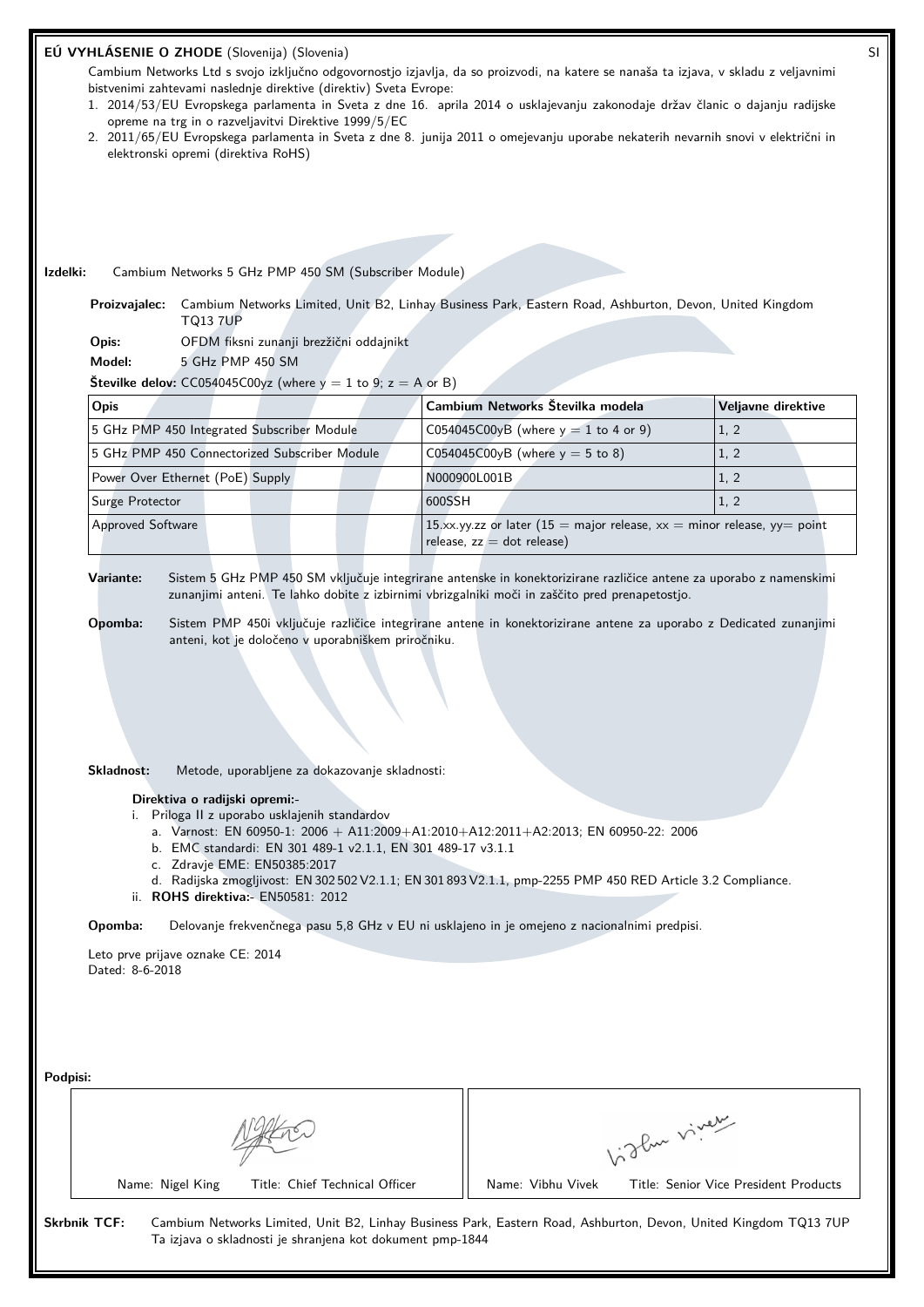# **DECLARACIÓN DE CONFORMIDAD DE LA UE** (Español) (Spain) ES

Cambium Networks Ltd declara bajo su exclusiva responsabilidad que los productos a los que se refiere la presente declaración se ajustan a los requisitos esenciales aplicables de la (s) siguiente (s) Directiva (s) del Consejo de las Comunidades Europeas:

- 1. 2014/53/EU del Parlamento Europeo y del Consejo, de 16 de abril de 2014, sobre la armonización de las legislaciones de los Estados miembros sobre la puesta a disposición en el mercado de los equipos de radiocomunicaciones y por la que se deroga la Directiva 1999/5/EC
- 2. 2011/65/EU del Parlamento Europeo y del Consejo, de 8 de junio de 2011, sobre la restricción del uso de determinadas sustancias peligrosas en aparatos eléctricos y electrónicos (Directiva RoHS)

**Productos:** Cambium Networks 5 GHz PMP 450 SM (Subscriber Module)

**Fabricante:** Cambium Networks Limited, Unit B2, Linhay Business Park, Eastern Road, Ashburton, Devon, United Kingdom TQ13 7UP

Descripción: Transceptor inalámbrico fijo para exteriores OFDM

**Modelo:** 5 GHz PMP 450 SM

**Números de parte:**  $CC054045C00yz$  (where  $y = 1$  to 9;  $z = A$  or B)

| <b>Descripción</b>                            | Cambium Networks Número de modelo                                                                          | Directivas aplicables |
|-----------------------------------------------|------------------------------------------------------------------------------------------------------------|-----------------------|
| 5 GHz PMP 450 Integrated Subscriber Module    | C054045C00yB (where $y = 1$ to 4 or 9)                                                                     | 1, 2                  |
| 5 GHz PMP 450 Connectorized Subscriber Module | C054045C00yB (where $y = 5$ to 8)                                                                          | 1, 2                  |
| Power Over Ethernet (PoE) Supply              | N000900L001B                                                                                               | 1.2                   |
| Surge Protector                               | 600SSH                                                                                                     | 1, 2                  |
| <b>Approved Software</b>                      | 15.xx.yy.zz or later (15 = major release, $xx$ = minor release, yy = point<br>release, $zz = dot$ release) |                       |

**Variantes:** El sistema PMP 450 SM de 5 GHz incluye una antena integrada y versiones de antena con conector para su uso con antenas externas dedicadas. Estos pueden ser suministrados con inyectores de potencia y protectores de sobrevoltaje opcionales.

**Nota:** El sistema PMP 450i incluye antenas integradas y versiones de antenas conectadas para su uso con antenas externas dedicadas, tal como se especifica en la Guía del usuario.

**Conformidad:** Métodos utilizados para demostrar la conformidad:

**Directiva de equipos de radio:-**

i. Anexo II utilizando normas armonizadas

- a. La seguridad: EN 60950-1: 2006 + A11:2009+A1:2010+A12:2011+A2:2013; EN 60950-22: 2006
- b. Estándares de EMC: EN 301 489-1 v2.1.1, EN 301 489-17 v3.1.1
- c. Salud: EN50385:2017
- d. Rendimiento de radio: EN 302 502 V2.1.1; EN 301 893 V2.1.1, pmp-2255 PMP 450 RED Article 3.2 Compliance.
- ii. **Directiva ROHS:-** EN50581: 2012
- **Nota:** El funcionamiento de la banda de frecuencia de 5,8 GHz no está armonizado en la UE y está restringido por las reglamentaciones nacionales.

Año de la primera aplicación de la marca CE: 2014 Anticuado: 8-6-2018

| Firmas:           |                                                                     |                                                                                                                  |  |
|-------------------|---------------------------------------------------------------------|------------------------------------------------------------------------------------------------------------------|--|
|                   |                                                                     | of der viver                                                                                                     |  |
|                   | Title: Chief Technical Officer<br>Name: Nigel King                  | Name: Vibhu Vivek<br>Title: Senior Vice President Products                                                       |  |
| Guardián del TCF: | Esta Declaración de conformidad se almacena como documento pmp-1844 | Cambium Networks Limited, Unit B2, Linhay Business Park, Eastern Road, Ashburton, Devon, United Kingdom TQ13 7UP |  |